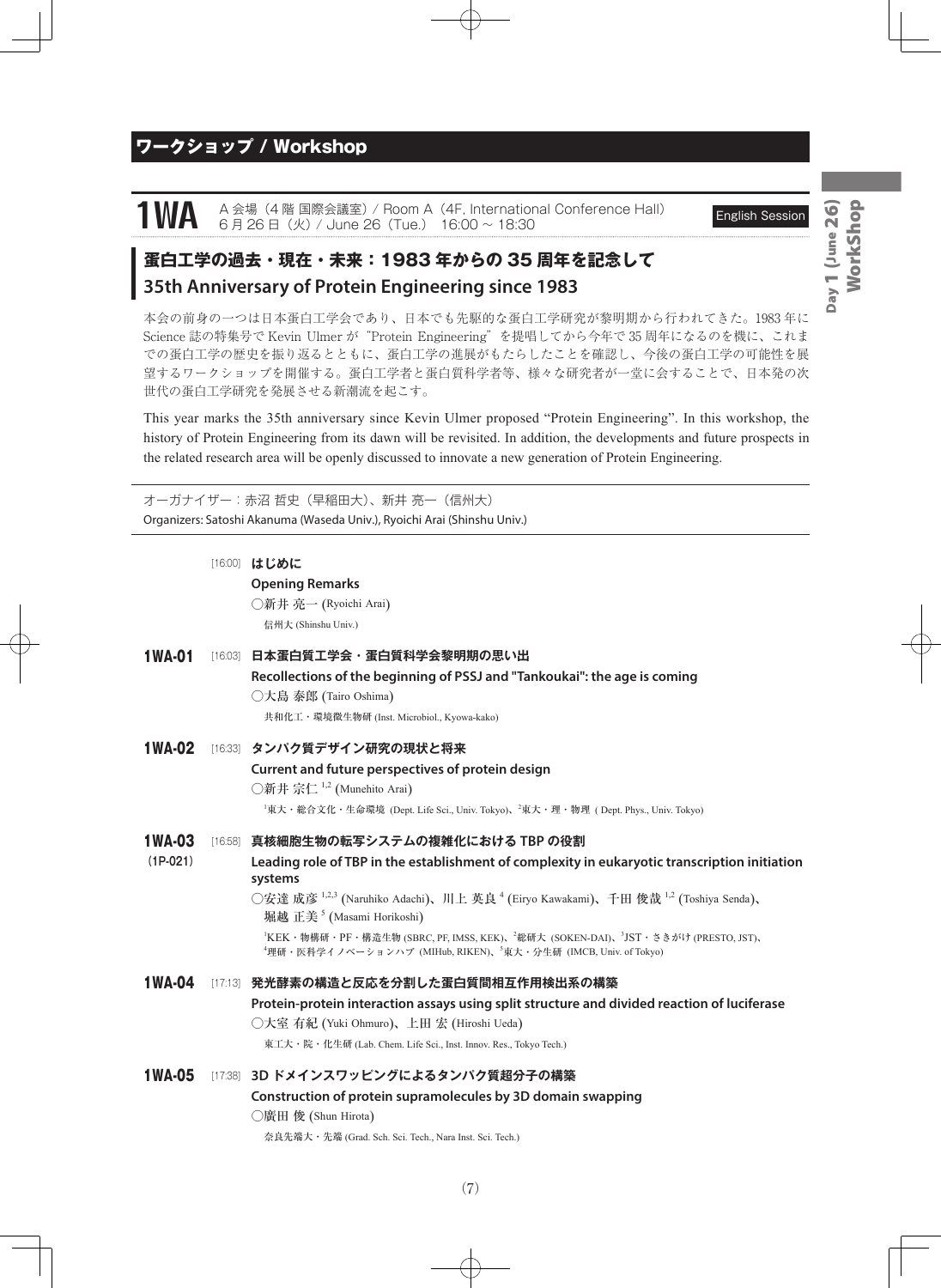#### 1WA-06 [18:03] **生命の初期進化を探る蛋白質工学研究**

**Protein engineering studies to explore the early evolution of life**

○赤沼 哲史 (Satoshi Akanuma)

早大・人科 (Facl. Hum. Sci., Waseda Univ.)

#### [18:28] **おわりに**

**Closing Remarks** ○赤沼 哲史 (Satoshi Akanuma) 早稲田大 (Waseda Univ.)

1WB B 会場 (3 階 中会議室 301) / Room B (3F, Conference room 301) Japanese Session 6 月 26 日(火) / June 26 (Tue.) 16:00 ~ 18:30

# **SACLA の先端技術がもたらす構造生物学研究のブレイクスルー Breakthrough of structural biology brought by advanced technology of SACLA**

X 線自由電子レーザー(XFEL)は今世紀実用化された新しいX線光源である。XFEL を利用した構造解析技術の発 展により、蛋白質が機能する際に起こる立体構造変化を、原子分解能・高速時間分解能・常温無損傷状態で可視化で きる時代が到来した。本ワークショップでは、XFEL による構造解析手法、産業利用研究、そして最新の動的構造解 析結果を紹介し、蛋白質構造機能相関解析の新時代を展望する。

X-ray free electron lasers (XFELs) are fourth-generation light sources that have become available only recently. The development of XFEL-based structural analysis has brought about an era in which the conformational change that occurs when a protein functions can be visualized with atomic resolution and fast time resolution.In this workshop, we introduce methods of structual analysis with XFEL, an industrisal application research, and latest results of dynamic structural biology.

|  |  | オーガナイザー:溝端 栄一(大阪大)、南後 恵理子(理研)                                  |  |
|--|--|----------------------------------------------------------------|--|
|  |  | Organizers: Eiichi Mizohata (Osaka Univ.), Eriko Nango (RIKEN) |  |

|        | [16:00] はじめに<br><b>Opening Remarks</b><br>◯溝端 栄一 (Eiichi Mizohata)<br>大阪大 (Osaka Univ.)                                                                                                                                                                                           |
|--------|-----------------------------------------------------------------------------------------------------------------------------------------------------------------------------------------------------------------------------------------------------------------------------------|
| 1WB-01 | [16:06] XFEL 分子動画が捉えたタンパク質構造変化<br>Protein structural dynamics revealed by XFEL molecular movies<br>○南後 恵理子 <sup>1,2</sup> (Eriko Nango)、岩田 想 <sup>1,2</sup> (So Iwata)<br><sup>1</sup> 理研 · SPring-8 (Riken SPring-8 center)、 <sup>2</sup> 京大院 · 医 (Grad. Sch. Med., Kyoto Univ.) |
|        | 1WB-02 〔16:29〕 SFX におけるデータ処理とデータの質について<br>On the processing and quality of data from serial femtosecond crystallography<br>○山下 恵太郎 (Keitaro Yamashita)<br>理研 SPring-8 (RIKEN/SPring-8)                                                                                            |
| 1WB-03 | [16:52] SACLA 産学連携プログラム/産業利用推進プログラムからの成果<br>Outcome from the industry-academia collaboration program at SACLA<br>◯高橋 瑞稀 (Mizuki Takahashi)<br>第一三共 RD ノバーレ (株) (DAIICHI SANKYO RD NOVARE CO., LTD)                                                                                |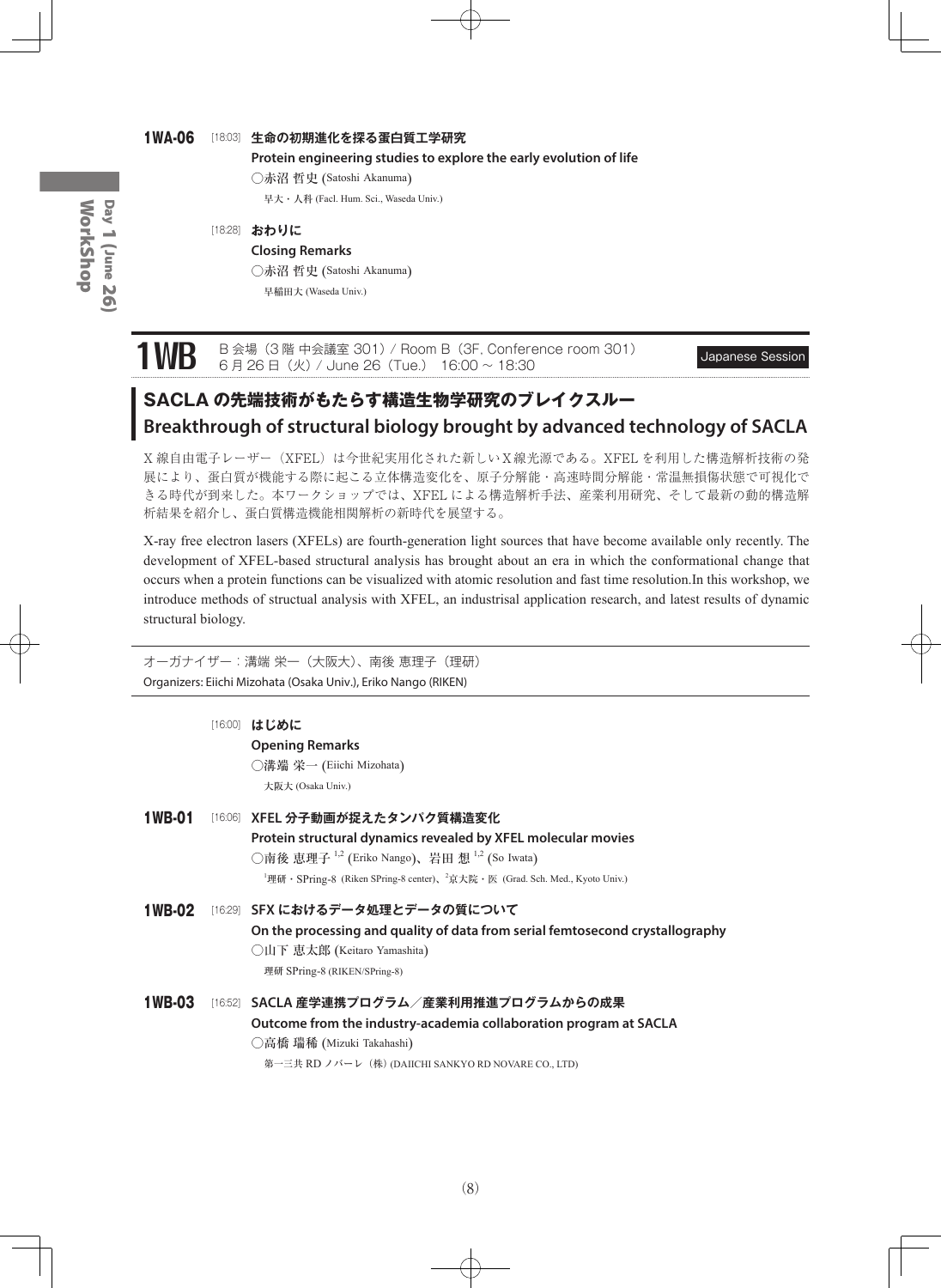# Day 1 (June 26) WorkShop WorkShopDay 1 (June 26)

#### 1WB-04 [17:15] **光修復酵素 DNA フォトリアーゼの XFEL 結晶構造解析**

#### **XFEL analysis of light-mediated photoreduction and DNA repair of photolyase**

○別所 義隆 <sup>1,2</sup> (Yoshitaka Bessho)、山元 淳平 <sup>3</sup> (Junpei Yamamoto)、田中 里枝 <sup>2,4</sup> (Rie Tanaka)、 南後 恵理子<sup>2,4</sup> (Eriko Nango)、岩田 想<sup>2,4</sup> (So Iwata)、Ming-Daw Tsai<sup>1</sup>、Lars-Oliver Essen<sup>5</sup>、 Manuel Maestre-Reyna<sup>1</sup>

<sup>1</sup>中央研究院・生物化學 (Academia Sinica IBC)、<sup>2</sup>理研・SPring-8 センター (RIKEN SPring-8 Center)、 3 阪大・基礎工学 (Grad Sch. of Eng. Sci., Osaka Univ.)、<sup>4</sup> 京大・院医 (Grad. Sch. of Med., Kyoto Univ.)、 5 フィリップ大学マールブルク (Philipps Univ. Marburg, Germany)

# 1WB-05 [17:38] **光解離性基質を利用した時間分解 X 線結晶構造解析による酵素反応の追跡**

**Observation of enzymatic reaction by time-resolved X-ray crystallography with photosensitive caged substrate**

○當舎 武彦 (Takehiko Tosha)

理研・SPring-8 (RIKEN SPring-8)

### 1WB-06 [18:01] **XFEL でみたチャネルロドプシンの構造変化 Time-resolved crystallography of channelrhodopsin** ○西澤 知宏 (Tomohiro Nishizawa)、小田 和正 (Kazumasa Oda)、濡木 理 (Osamu Nureki) 東大・理・生科 (Dept. of Sci., Univ. of Tokyo)

#### [18:24] **おわりに**

#### **Closing Remarks**

○南後 恵理子 (Eriko Nango) 理研 (RIKEN)

1WC C 会場(3 階 中会議室 302B)/ Room C(3F, Conference room 302B) Japanese Session 6 月 26 日(火)/ June 26(Tue.) 16:00 ~ 18:30

## **立体構造に基づく生理活性物質探索と機能制御**

### **Structure-Based Drug Discovery to Regulate Physiological Function**

#### 共催:新学術領域「植物新種誕生原理」

生理活性物質の探索は古くから生物学の重要な研究課題であり、生命機能の解明や医薬品開発に貢献してきた。一方、 近年、構造生物学や化合物ライブラリーを用いた生理活性物質の探索技術が著しく進展したことで、化合物による機 能制御は新時代を迎えつつある。本ワークショップでは、化合物スクリーニング、NMR、結晶構造解析など様々な手 法を用いた生理活性物質の探索や機能制御の現状と未来を最新の研究成果の発表を通じて議論する。

Physiologically active substances have been an important research target of biology for a long time. In recent years, advanced techniques for structural biology and drug discovery have been developed and open a new era of functional regulation by chemicals. In this workshop, we discuss current status and future presenting the latest researches.

オーガナイザー:児嶋 長次郎(横浜国立大学)、廣明 秀一(名古屋大学) Organizers: Chojiro Kojima (Yokohama National Univ.), Hidekazu Hiroaki (Nagoya Univ.)

[16:00] **はじめに Opening Remarks** 1WC-01 [16:10] **PDZ ドメインに結合する多様な骨格の化合物とその生理活性 Variations in molecular scaffolds that bind PDZ domains and their biological activity**

久田 美咲<sup>1</sup> (Misaki Hisada)、堀 公法<sup>1</sup> (Kiminori Hori)、天野 剛志 <sup>1,2</sup> (Takeshi Tenno)、  $\bigcirc$ 廣明 秀一  $1,2$  (Hidekazu Hiroaki)

<sup>1</sup>名古屋大・創薬科学 (Grad. Sch. Pharm. Sci., Nagoya Univ.)、<sup>2</sup>合同会社 BeCellBar (BeCellBar, LLC.)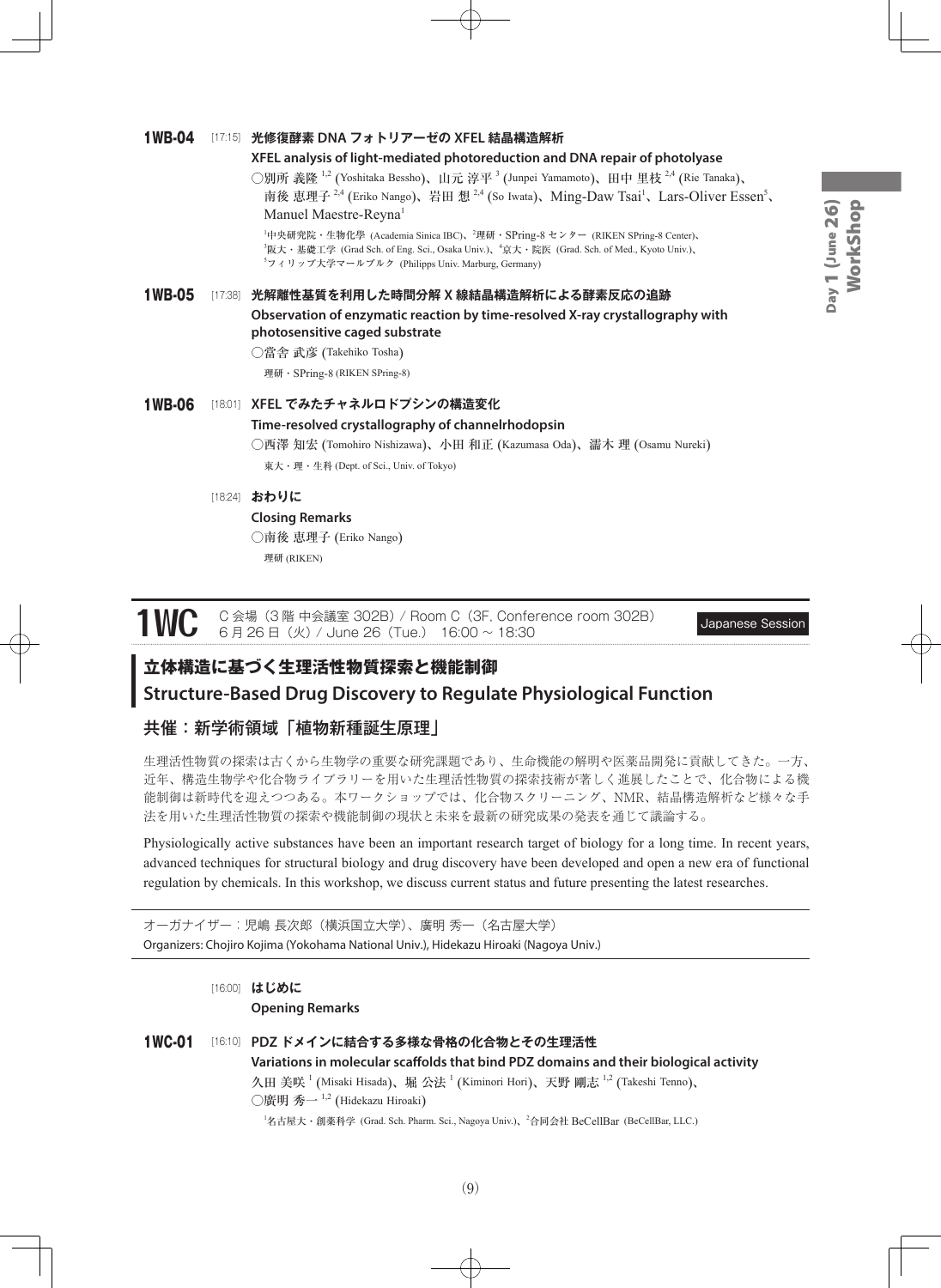| <b>1WC-02</b>               |         | [16:30] コムギ無細胞系を基盤とした薬剤開発技術<br>Drug development technology based on wheat cell-free system<br>○澤崎 達也 (Tatsuya Sawasaki)<br>愛媛大·PROS (PROS, Ehime Univ.)                                                                                                                                                                                                                                                                                                            |
|-----------------------------|---------|--------------------------------------------------------------------------------------------------------------------------------------------------------------------------------------------------------------------------------------------------------------------------------------------------------------------------------------------------------------------------------------------------------------------------------------------------------------------|
| <b>1WC-03</b>               |         | [16:55] 自家不和合性のマニピュレーションに向けたリガンド認識機構の解明<br>Mechanism of ligand recognition for manipulation of self-incompatibility<br>○村瀬 浩司 (Kohji Murase)<br>東大院農生科・応生化 (Dept. Appl. Biol. Chem., Univ. of Tokyo)                                                                                                                                                                                                                                                               |
| <b>1WC-04</b>               |         | [17:20] 補欠因子の塩素イオンを分子陰イオンに置換した光化学系Ⅱの結晶構造解析による<br>プロトンの排出阻害機構の構造化学的研究                                                                                                                                                                                                                                                                                                                                                                                               |
| $(1P-023)$                  |         | Structural analysis of the mechanism of proton transfer inhibition due to substitutions of<br>chloride ion by other anions in Photosystem II<br>○梅名 泰史 <sup>1</sup> (Yasufumi Umena)、田丸 翔也 <sup>2</sup> (Shouya Tamaru)、沈 建仁 <sup>1,2</sup> (Jian-Ren Shen)<br><sup>1</sup> 岡大・異分野基礎研 (RIIS, Okayama Univ.)、 <sup>2</sup> 岡大・自然科学 (Grad. Sch. of Nat. Sci. Tech., Okayama Univ.)                                                                                   |
| <b>1WC-05</b><br>$(1P-022)$ | [17:40] | 線維芽細胞増殖因子受容体 3 の膜貫通部位に存在するチロシンによる配向決定<br>Conserved tyrosine residues involve in the orientation of the transmembrane region for<br>FGFR3<br>○玉垣 裕子 <sup>1,2</sup> (Hiroko Tamagaki)、桑原 このみ <sup>2</sup> (Konomi Kuwahara)、朝比奈 雄也 <sup>2</sup> (Yuya Asahina)、<br>北條 裕信 <sup>2</sup> (Hironobu Hojo)、佐藤 毅 <sup>3</sup> (Takeshi Sato)<br><sup>1</sup> 阪大・ナノセンター (INSD, Osaka Univ.)、 <sup>2</sup> 阪大・蛋白研 (IPR, Osaka Univ.)、 <sup>3</sup> 京都薬大 (Kyoto Pharm. Univ.) |
| <b>1WC-06</b>               |         | [18:00] 創薬 NMR 技術の開発とその植物生理学分野への応用<br>Pharmaceutical NMR techniques developed for plant physiology<br>○児嶋 長次郎 <sup>1,2</sup> (Chojiro Kojima)<br><sup>1</sup> 横浜国大・工 (Grad. Sch. of Eng., Yokohama National Univ.)、 <sup>2</sup> 阪大・蛋白研 (Inst. for Protein Res., Osaka Univ.)<br>総合討論                                                                                                                                                                              |
|                             | [18:20] | <b>Discussion</b>                                                                                                                                                                                                                                                                                                                                                                                                                                                  |

1WD D 会場 (3 階 中会議室 302A) / Room D (3F, Conference room 302A) Japanese Session 6 月 26 日(火) / June 26 (Tue.) 16:00 ~ 18:30

## **抗体医薬を含む免疫関連タンパク質の熱測定による研究 Calorimetry of immunological proteins including therapeutic antibodies**

熱測定は、マクロスコピックなレベルで系全体の変化を捉えるが可能な手法で、タンパク質の相互作用解析や安定性 評価において有用である。本ワークショップでは、抗体医薬を含む免疫関連タンパク質に焦点を絞り、DSC や ITC か ら得られた熱力学的パラメーターの解釈、構造との関係について、複数の発表を行う。各パラメーターの利用に関す る研究の最近の状況と今後の展開についても議論する予定である。

Calorimetry is an effective method for studying protein-protein interactions and protein stabilities from thermodynamic point of view. In this workshop, we will focus on the proteins related to immunological functions and presenters will demonstrate interpretation of obtained thermodynamic parameters and the relation to protein structure.

オーガナイザー:内山 進(大阪大)、織田 昌幸(京都府立大) Organizers: Susumu Uchiyama (Osaka Univ.), Masayuki Oda (Kyoto Pref. Univ.)

[16:00] **はじめに**

**Opening Remarks** ○内山 進 (Susumu Uchiyama) 大阪大 (Osaka Univ.)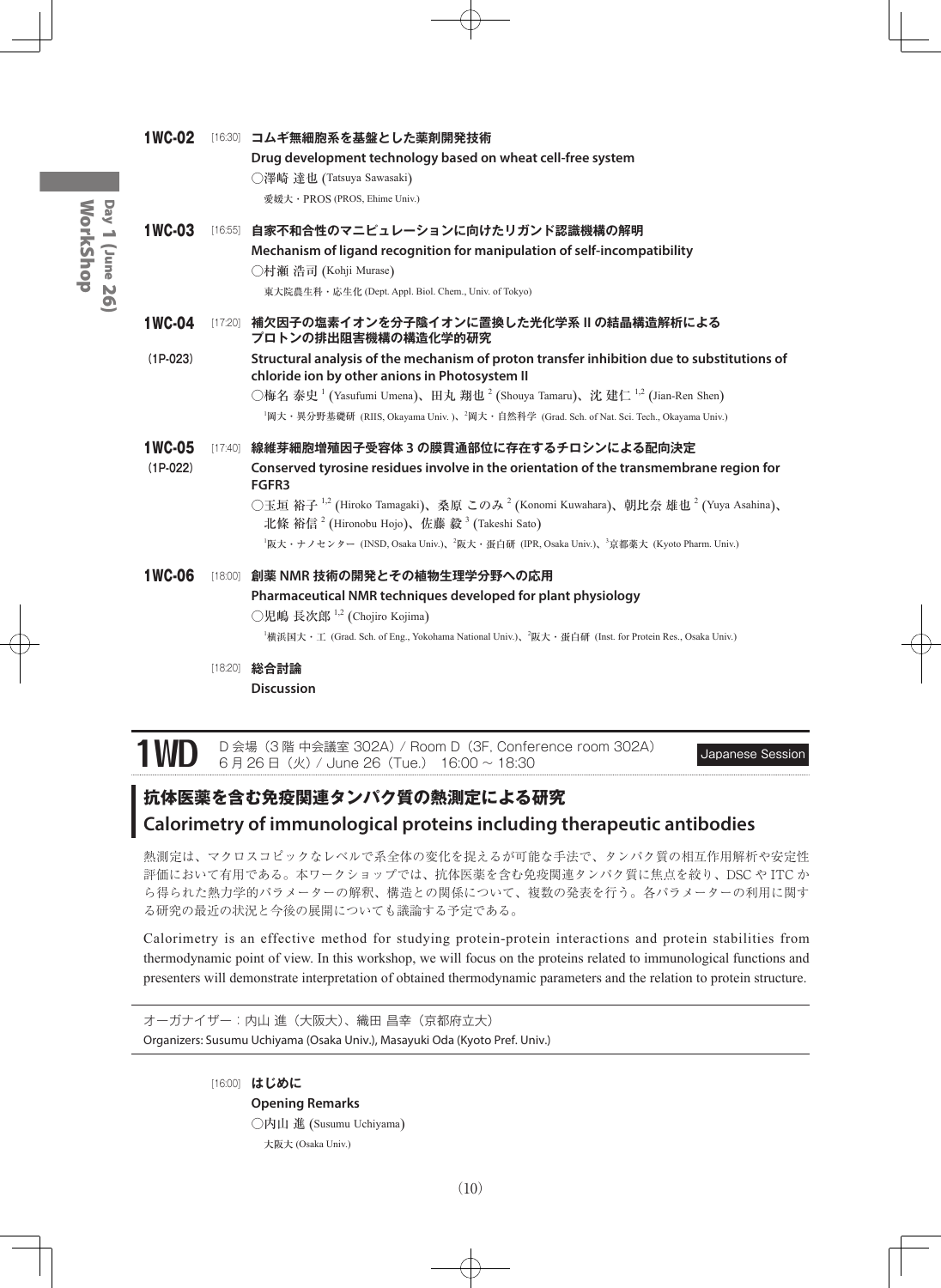#### 1WD-01 [16:05] **免疫系シグナル伝達分子 SH2 と補助刺激受容体との分子間相互作用解析 Molecular interactions between signaling molecules, SH2 domains, and co-stimulatory receptors**

○稲葉 理美  $^{1,2}$  (Satomi Inaba)、沼本 修孝  $^3$  (Nobutaka Numoto)、伊藤 暢聡  $^3$  (Nobutoshi Ito)、 織田 昌幸 <sup>2</sup> (Masayuki Oda)

<sup>1</sup>高輝度光科学研究センター (JASRI/SPring-8)、<sup>2</sup>京府大・院生命環境科学 (Grad. Sch. Life Environ. Sci., Kyoto Pref. Univ.)、 3 医科歯科大・難研 (Med. Res. Inst., Tokyo Med. Dent. Univ.)

#### 1WD-02 [16:30] **抗体の阻害機構解明や親和性向上設計のための熱測定**

**Calorimetric studies of an inhibitory mechanism and affinity improvement for antibody**

○長門石 曉 <sup>1,2,3</sup> (Satoru Nagatoishi)、津本 浩平 <sup>1,2,3</sup> (Kouhei Tsumoto)

 $^1$ 東大・医科研 (Inst. of Med. Sci., Univ. of Tokyo)、 $^2$ 東大院・工・バイオエンジ (Dept. of Bioeng., Sch. of Eng., Univ. of Tokyo)、 3 東大院・工・化生 (Dept. of Chem. Biotech., Sch. of Eng., Univ. of Tokyo)

#### 1WD-03 [16:55] **熱測定による抗体医薬の分子間相互作用解析の特徴と課題**

#### **Interaction analysis by calorimetry of antibody drugs -Feature and Issues-**

阪大・工・生命先端 (Dept. Biotech., Grad Sch. Eng., Osaka Univ.)

#### 1WD-04 [17:15] **熱力学的パラメーターを用いた抗体医薬品糖鎖バリアントの物性評価**

#### **Evaluation of physicochemical properties of antibody glyco-variant using thermodynamic parameters**

○木吉 真人 <sup>1</sup> (Kiyoshi Masato)、ホセ カアベイロ <sup>2,3</sup> (Caaveiro Jose)、多田 稔 <sup>1</sup> (Minoru Tada)、

田村 浩子<sup>2</sup> (Hiroko Tamura)、田中 亨<sup>4</sup> (Toru Tanaka)、寺尾 陽介<sup>4</sup> (Yosuke Terao)、

モランテ コルド<sup>2</sup> (Koldo Morante)、原園 景 <sup>1</sup> (Akira Harazono)、橋井 則貴 <sup>1</sup> (Noritaka Hashii)、

柴田 寛子  $^1$  (Hiroko Shibata)、黒田 大祐  $^2$  (Daisuke Kuroda)、長門石 曉  $^2$  (Satoru Nagatoishi)、

大江 正剛 <sup>4</sup> (Seigo Oe)、井出 輝彦 <sup>4</sup> (Teruhiko Ide)、津本 浩平 <sup>2,5,6</sup> (Kouhei Tsumoto)、

石井 明子 <sup>1</sup> (Akiko Ishii-Watabe)

1 国立医薬品食品衛生研究所 (National Institute of Health Sciences)、

2 東京大学大学院工学系研究科バイオエンジニアリング専攻 (Department of Bioengineering, School of Engineering, The University of Tokyo)、

3 九州大学大学院薬学研究院 (Graduate school of Pharmaceutical Sciences, Kyushu University)、

<sup>4</sup>東ソー株式会社 (Tosoh Corporation)、<sup>5</sup>東京大学医科学研究所 (Institute of Medical Sciences, The University of Tokyo)、

6 医薬基盤・健康・栄養研究所 (National Institutes of Biomedical Innovation, Health and Nutrition)

#### 1WD-05 [17:40] **ウサギ由来シングルドメイン抗体の取得と物性改善手法の構築**

**Acquisition of single domain antibodies derived from rabbit and construction of the method to improve physico-chemical properties**

○篠崎 直也 <sup>1</sup> (Naoya Shinozaki)、橋本 隆二 <sup>1</sup> (Ryuji Hashimoto)、野田 勝紀 <sup>2</sup> (Masanori Noda)、 内山 進<sup>2,3</sup> (Susumu Uchiyama)

1 第一三共(株)・バイオロジクス本部・モダリティ研究所 (Modality Research Laboratories, Biologics Division, Daiichi Sankyo Co., Ltd.)、

2 阪大・工・生命先端 (Dept. Biotech., Grad Sch. Eng., Osaka Univ.)、<sup>3</sup> 岡崎統合バイオ (OIIB, NINS)

#### 1WD-06 [18:05] **親和性成熟過程にある抗体の安定性と抗原結合の熱力学的特性**

**Thermodynamic properties of stability and antigen binding of antibody on affinity maturation**

○織田 昌幸 (Masayuki Oda)

京府大・院生命環境科学 (Grad. Sch. Life Environ. Sci., Kyoto Pref. Univ.)

#### [18:25] **おわりに**

#### **Closing Remarks**

○織田 昌幸 (Masayuki Oda)

京都府立大 (Kyoto Pref. Univ.)

<sup>○</sup>内山 進 (Susumu Uchiyama)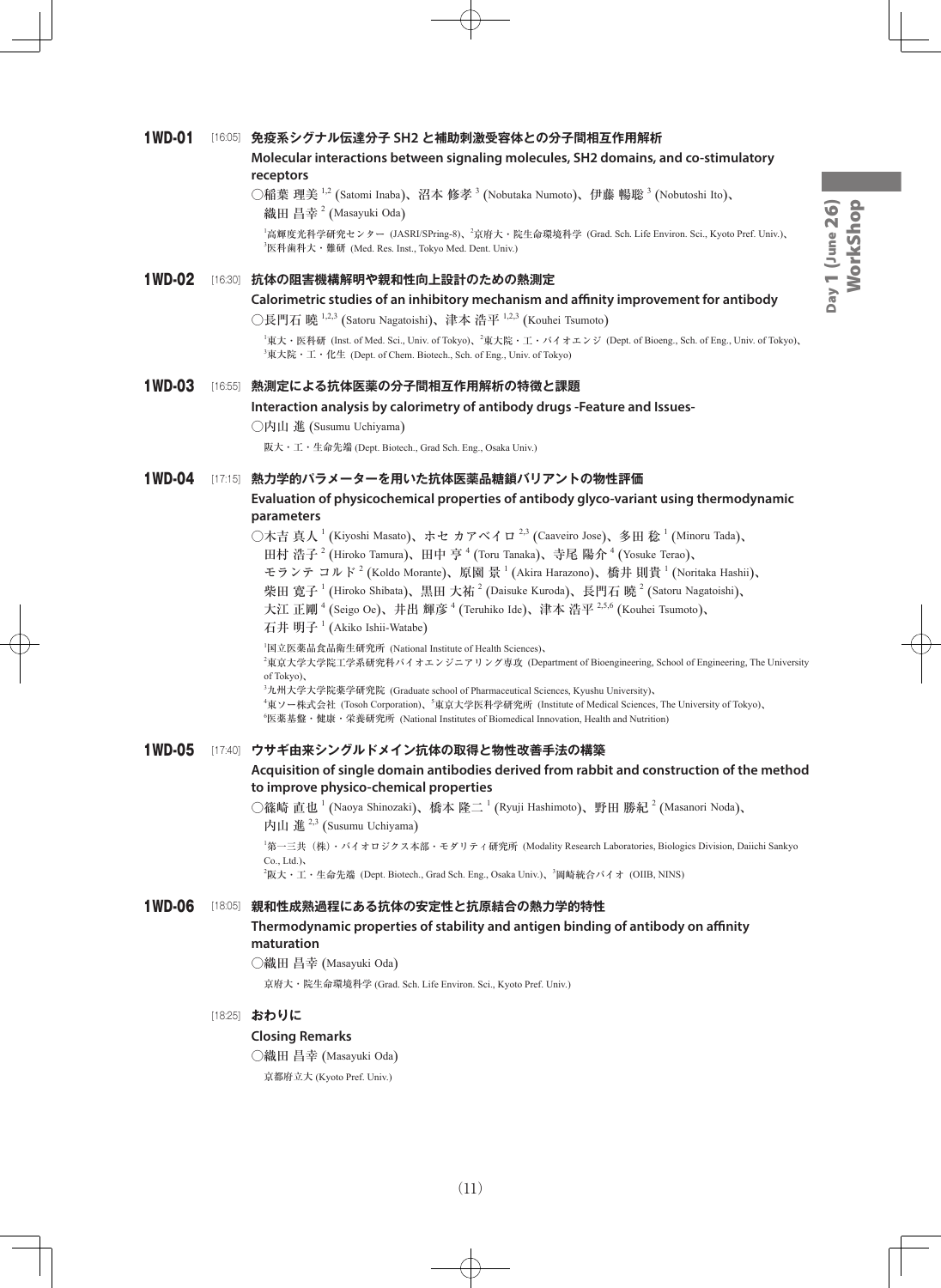# 1WE E 会場 (2 階 中会議室 201) / Room E (2F, Conference room 201) English Session 6 月 26 日(火) / June 26 (Tue.) 16:00 ~ 18:30

### **蛋白質・ペプチドの凝集と膜のないオルガネラ Protein aggregation and membrane-less organelles**

ここ 20 年で、蛋白質の凝集は実験中のやっかいな問題から、創薬および生命現象に深く関わる現象として重要な研 究分野に発展した。神経変性疾病の原因物質とされるアミロイドの研究は、当初から注目されてきた。また、近年の 製剤蛋白質や産業酵素の高濃度利用に伴って、アモルファス凝集や蛋白質の可溶化技術に関する研究も活発化してい る。さらに最近では、高濃度の蛋白質や天然変性ペプチドが細胞内で凝集し、「膜のないオルガネラ」を形成すると言 う細胞生物学の新パラダイムが提唱されており、蛋白質凝集の研究は更に大きく発展することが期待される。本ワー クショップでは、蛋白質の凝集の物理化学的、生化学的、医学的な視点に立った研究、さらに、「膜のないオルガネラ」 という新しい概念を紹介する。

In the past twenty years, protein aggregation has developed into an important research field because of its implication in drug discovery and life phenomena.Protein solubilization technology of amorphous aggregates has recently attracted much attention because of the high concentrations used in the formulation of therapeutic protein formulations and industrial enzymes. A new paradigm of cell biology has recently been proposed, where proteins and peptides naturally aggregates inside cells would form "membrane-free organelles". In this workshop, we will discuss new concepts of protein aggregation from biophysical, biochemical and medical viewpoints as well as "membraneless organelle".

オーガナイザー:永井 義隆(大阪大)、黒田 裕(東京農工大) Organizers: Yoshitaka Nagai (Osaka Univ.), Yutaka Kuroda (Tokyo Univ. of Agriculture and Technology)

| <b>1WE-01</b> | [16:00] 蛋白質凝集研究の歴史と展望                                                                                                                                                          |
|---------------|--------------------------------------------------------------------------------------------------------------------------------------------------------------------------------|
|               | Historical perspective on the study of protein aggregation                                                                                                                     |
|               | ○後藤 祐児 (Yuji Goto)                                                                                                                                                             |
|               | 阪大·蛋白研 (Inst. Protein Res., Osaka Univ.)                                                                                                                                       |
| <b>1WE-02</b> | [16:15] Intrinsic disorder, Protein Aggregation, and Membrane-Less Organelles                                                                                                  |
|               | $\bigcirc$ Vladimir N. Uversky <sup>1,2</sup>                                                                                                                                  |
|               | <sup>1</sup> Department of Molecular Medicine and USF Health Byrd Alzheimer's Research Institute, Morsani College of<br>Medicine, University of South Florida, Tampa, FL, USA, |
|               | <sup>2</sup> Laboratory of Structural Dynamics, Stability and Folding of Proteins, Institute of Cytology, Russian Academy of<br>Sciences, St. Petersburg, Russian Federation   |
| <b>1WE-03</b> | [16:50] Labile cross- $\beta$ polymers of low-complexity domains as a basis of formation of non-<br>membrane bound subcellular structures                                      |
|               | ◯加藤 昌人 (Masato Kato)                                                                                                                                                           |
|               | テキサス大学生化学 (Dept. of Biochem. Univ. of Texas SWMC)                                                                                                                              |
| <b>1WE-04</b> | [17:20] 蛋白質のアモルファス凝集の生物物理学的研究                                                                                                                                                  |
|               | Biophysical studies of protein solubility and amorphous aggregation                                                                                                            |
|               | ○黒田 裕 (Yutaka Kuroda)                                                                                                                                                          |
|               | 農工大・工・生命工 (Dept Biotech & Life Sci, Tokyo Univ Agri Tech (TUAT))                                                                                                               |
| <b>1WE-05</b> | [17:40] ポリグルタミン蛋白質の構造転移・伝播・凝集と治療戦略                                                                                                                                             |
|               | Conformational transition, transmission and aggregation of polyglutamine protein, and its<br>therapeutic strategy                                                              |
|               | ○永井 義隆 (Yoshitaka Nagai)                                                                                                                                                       |
|               | 阪大・医・神経難病 (Dept. of Neurotherapeutics, Grad Sch. of Med., Osaka Univ.)                                                                                                         |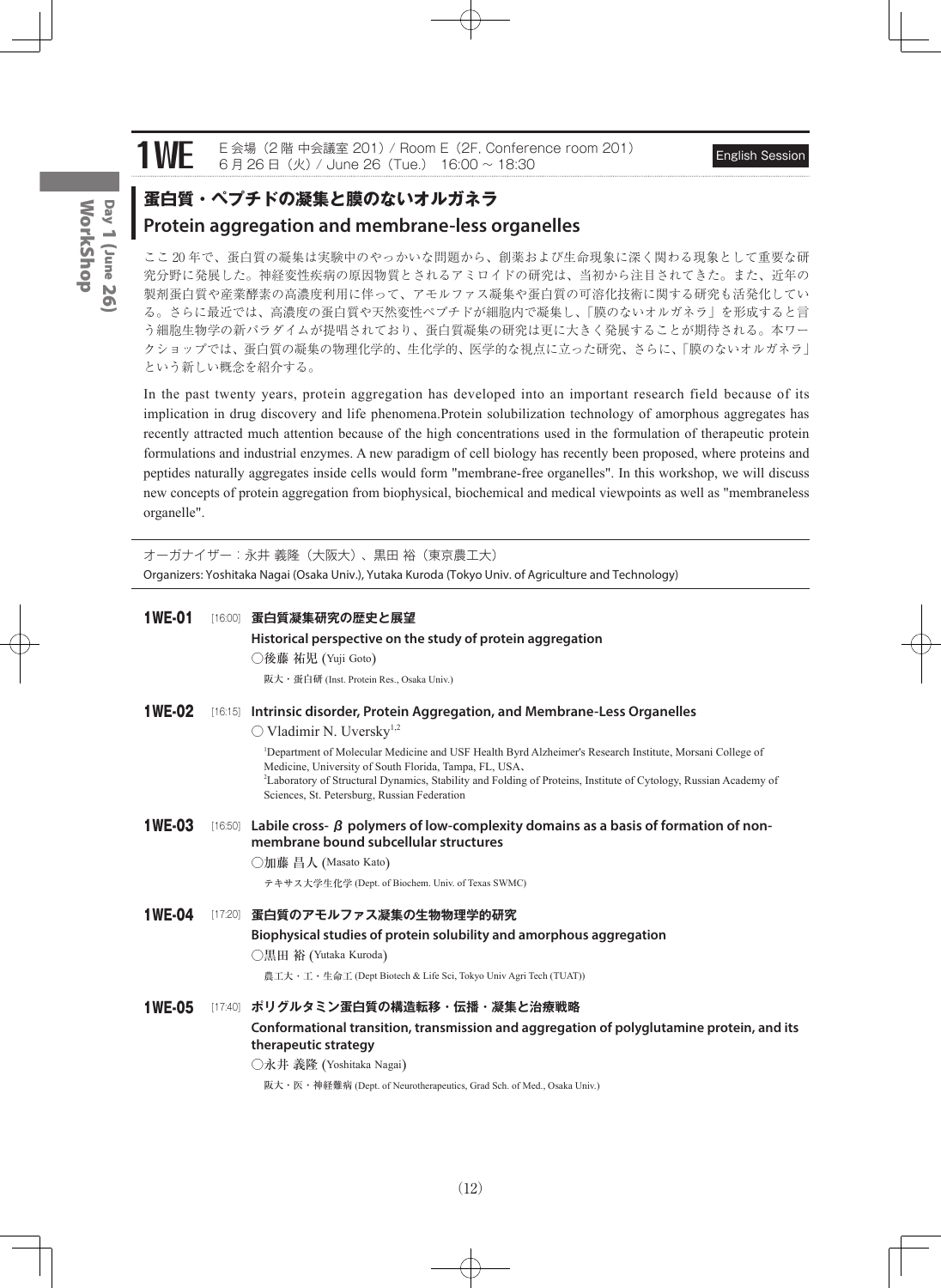#### 1WE-06 [18:00] **筋萎縮性側索硬化症における非膜性核小器官の異常**

#### **Alteration of non-membranous nuclear organelles in amyotrophic lateral sclerosis**

○小野寺 理 (Osamu Onodera)

新潟大・脳研・神内 (Neurol. BRI., Niigata Univ.)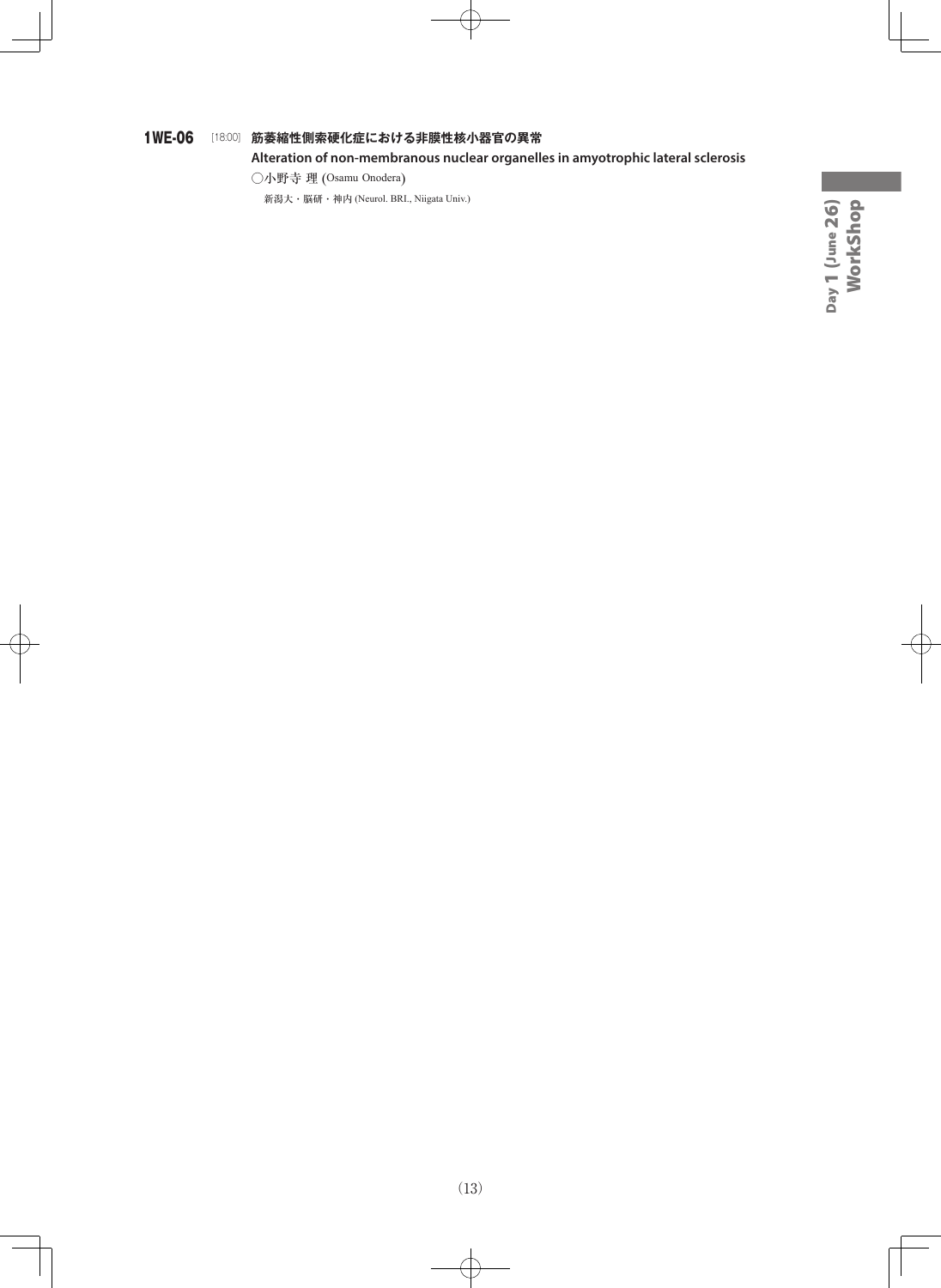# **2WA** A 会場 (4 階 国際会議室) / Room A (4F, International Conference Hall) English Session 6 月 27 日(水) / June 27 (Wed.) 16:00 ~ 18:30

**Collaboration**

### **第 3 回 APPA/PS/PSSJ ワークショップ・蛋白質研究所セミナー: アジア太平洋地域における蛋白質科学の連携 Third APPA/PS/PSSJ Joint Workshop – IPR Seminar: Protein Science in the Asia Pacific Region: Building Understanding and**

※本企画は広く蛋白質研究者コミュニティに貢献することを目的としたものであり、年会の参加登録者以外も参加で きます。

Asia Pacific Protein Association (APPA) は、アジア太平洋地域での蛋白質研究の協力と発展を目指して 2004 年に設 立され、現在 16 の国・地域が加盟している。APPA は 3 年おきにシンポジウムを開催しているが、次回 2020 年の APPA シンポジウムは札幌において、米国に拠点を置く ProteinSociety 、日本蛋白質科学会との共同開催となる。こ れらの関係者が集合して、それぞれの研究を発表すると共に、今後の世界連携について、ラウンドテーブルディスカッ ションを行う。

The Asia Pacific Protein Association grew out of the desire of the Protein Science Society of Japan to build knowledge and interaction among protein scientists in the Asia Pacific region. Last year, at the 5th APPA Conference in Thailand, protein communities from 3 more countries joined APPA, making a total of 16 protein communities. As such, this Third APPA-PSSJ Workshop and IPR Seminar would showcase the success of this organization by providing a forum for young and experienced protein scientists who have become involved in the Asia Pacific Protein Association. Studies on protein structure, function and applications from the Asia Pacific region will be described by current APPA council representatives, with a special emphasis on the participation of junior council members and those who have recently joined the APPA.

| オーガナイザー: Jisnuson Svasti (Chulabhorn Research Institute)、<br>James Ketudat Cairns (Suranaree Univ. of Technology).<br>高橋 聡(東北大)、後藤 祐児(大阪大) |         |                                                                                                                                                                                                                                                                                                                                                                                                                                                                      |  |  |  |
|--------------------------------------------------------------------------------------------------------------------------------------------|---------|----------------------------------------------------------------------------------------------------------------------------------------------------------------------------------------------------------------------------------------------------------------------------------------------------------------------------------------------------------------------------------------------------------------------------------------------------------------------|--|--|--|
|                                                                                                                                            |         | Organizers: Jisnuson Svasti (Chulabhorn Research Institute), James Ketudat Cairns (Suranaree Univ. Tech.),                                                                                                                                                                                                                                                                                                                                                           |  |  |  |
|                                                                                                                                            |         | Satoshi Takahashi (Tohoku Univ.), Yuji Goto (Osaka Univ.)                                                                                                                                                                                                                                                                                                                                                                                                            |  |  |  |
|                                                                                                                                            |         |                                                                                                                                                                                                                                                                                                                                                                                                                                                                      |  |  |  |
| <b>2WA-01</b>                                                                                                                              |         | [16:00] Collaboration in Protein Research for Nearly 50 Years                                                                                                                                                                                                                                                                                                                                                                                                        |  |  |  |
|                                                                                                                                            |         | ○ M.R. Jisnuson Svasti                                                                                                                                                                                                                                                                                                                                                                                                                                               |  |  |  |
|                                                                                                                                            |         | Laboratory of Biochemistry, Chulabhorn Research Institute, Thailand                                                                                                                                                                                                                                                                                                                                                                                                  |  |  |  |
| <b>2WA-02</b>                                                                                                                              | [16:05] | From Fundamental to Novel Detection Technology of Flavin-Dependent Monooxygenases<br>$\circlearrowright$ Pimchai Chaiyen <sup>1</sup> , Pratchaya Watthaisong <sup>1</sup> , Jittima Phonbuppha <sup>1</sup> , Vinutsada Pongsupasa <sup>1</sup> ,<br>Nattanon Akeratchatapan <sup>1</sup> , Pattarawan Intasian <sup>1</sup> , Panu Pimviriyakul <sup>1</sup> ,<br>Thanyaporn Wongnate <sup>1</sup> , Ruchanok Tinikul <sup>2</sup> , Yoshihiro Ohmiya <sup>3</sup> |  |  |  |
|                                                                                                                                            |         | 'School of Biomolecular Science and Engineering, Vidyasirimedhi Institute of Science and Technology (VISTEC),<br>Thailand,<br><sup>2</sup> Department of Biochemistry/Center for Excellence in Protein and Enzyme Technology, Faculty of Science, Mahidol<br>University, Thailand,<br><sup>3</sup> National Institute of Advanced Industrial Science and Technology (AIST), Tsukuba, Ibaraki, Japan                                                                  |  |  |  |
| <b>2WA-03</b>                                                                                                                              | [16:20] | Structure and regulatory mechanism of vaccinia related kinase 1 (VRK1), a mitotic kinase                                                                                                                                                                                                                                                                                                                                                                             |  |  |  |
|                                                                                                                                            |         | $\bigcirc$ Ho Sup Yoon                                                                                                                                                                                                                                                                                                                                                                                                                                               |  |  |  |
|                                                                                                                                            |         | School of Biological Sciences, Nanyang Technological University, Singapore                                                                                                                                                                                                                                                                                                                                                                                           |  |  |  |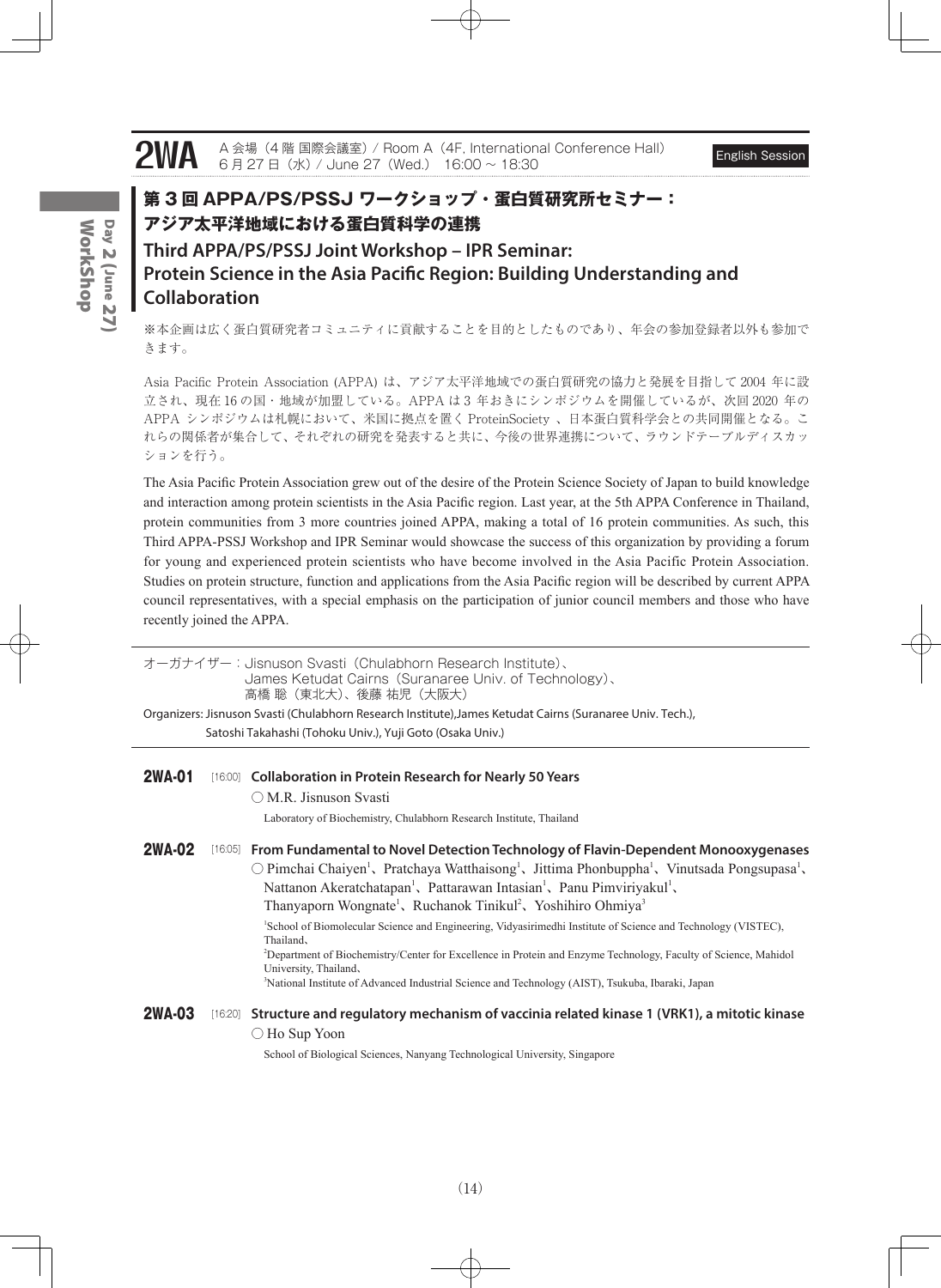| <b>2WA-04</b> | [16:35] | Structure-function relationship of a highly selective peptidyl inhibitor of hKv1.3 voltage<br>gated potassium channel                                                                                                |
|---------------|---------|----------------------------------------------------------------------------------------------------------------------------------------------------------------------------------------------------------------------|
|               |         | $\bigcirc$ Syed Abid Ali                                                                                                                                                                                             |
|               |         | H.E.J. Research Institute of Chemistry, International Centre for Chemical and Biological Sciences (ICCBS), University                                                                                                |
|               |         | of Karachi, Pakistan                                                                                                                                                                                                 |
| <b>2WA-05</b> | [16:50] | Comparative proteomic profile of Naja khaouthia from India and Bangladesh reveals the<br>urgency of developing specific antivenom for snakebite treatment in Bangladesh                                              |
|               |         | Md. Habibur Rahmann <sup>1</sup> , Nazmuzzaman Sarkar <sup>1</sup> , Argho Aninda Paul <sup>1</sup> ,                                                                                                                |
|               |         | Kazi Md. Faisal Hoque <sup>1</sup> , Archana Deka <sup>2</sup> , Robin Doley <sup>2</sup> , $\bigcirc$ Md Abu Reza <sup>1</sup>                                                                                      |
|               |         | <sup>1</sup> Department of Genetic Engineering and Biotechnology, Molecular Biology and Protein Science Laboratory, University<br>of Rajshahi, Bangladesh,                                                           |
|               |         | <sup>2</sup> Department of Molecular Biology and Biochemistry, Tezpur University, Assam, India                                                                                                                       |
| 2WA-06        | [17:05] | "What's the John Dory?"…Building understanding and collaboration Down Under                                                                                                                                          |
|               |         | $\bigcirc$ Erinna Lee <sup>1,2</sup>                                                                                                                                                                                 |
|               |         | La Trobe Institute for Molecular Science, Bundoora, Victoria, Australia,<br><sup>2</sup> Olivia Newton-John Cancer Research Institute, Heidelberg, Victoria, Australia                                               |
|               |         |                                                                                                                                                                                                                      |
| <b>2WA-07</b> |         | [17:20] Structure of a Yeast RNase P holoenzyme at 3.5 A resolution                                                                                                                                                  |
|               |         | Pengfei Lan, Ming Tan, Jian Wu, ○ Ming Lei                                                                                                                                                                           |
|               |         | Ninth People's Hospital, Shanghai Jiaotong University School of Medicine, Shanghai Institute of Precision Medicine                                                                                                   |
| <b>2WA-08</b> | [17:35] | Structural Basis of NADPH Oxidase Organizer 1 (Noxo1) Interaction with NADPH Oxidase<br><b>Activator (Noxa1) in the NOX1 Activation</b>                                                                              |
|               |         | Pravesh Shrestha, Myeongkyu Kim, Ji-Hye Yun, ○ Weontae Lee                                                                                                                                                           |
|               |         | Structural Biochemistry & Molecular Biophysics Laboratory, Department of Biochemistry, College of life Sciences &<br>Biotechnology, Yonsei University, Seoul, Korea                                                  |
| <b>2WA-09</b> | [17:50] | Structure and function of proteins involved in targeting of tail-anchored membrane<br>proteins to the membrane of ER or chloroplast                                                                                  |
|               |         | $\circlearrowright$ Chwan-Deng Hsiao <sup>1</sup> , Tai-Wen Lin <sup>1</sup> , Hsin-Yang Chang <sup>2</sup> , Yuh-Ju Sun <sup>3</sup>                                                                                |
|               |         | Institute of Molecular Biology, Academia Sinica, Taipei, Taiwan,                                                                                                                                                     |
|               |         | <sup>2</sup> Department of Marine Biotechnology and Resources, National Sun Yat-sen University, Kaohsiung, Taiwan,<br><sup>3</sup> Institute of Bioinformatics and Structural Biology, National Tsing Hua University |
| <b>2WA-10</b> |         | [18:05] Rapid test for detection of rotavirus using VP6-specific polyclonal antibody                                                                                                                                 |
|               |         | $\circlearrowright$ Truong Quoc Phong <sup>1</sup> , Do Thi Thu Ha <sup>1</sup> , Ngo Thu Huong <sup>2</sup> , Nguyen Dang Hien <sup>2</sup>                                                                         |
|               |         | Hanoi University of Science and Technology,<br><sup>2</sup> Center for Research and Production of Vaccines and Biologicals                                                                                           |

[18:20] **Discussion**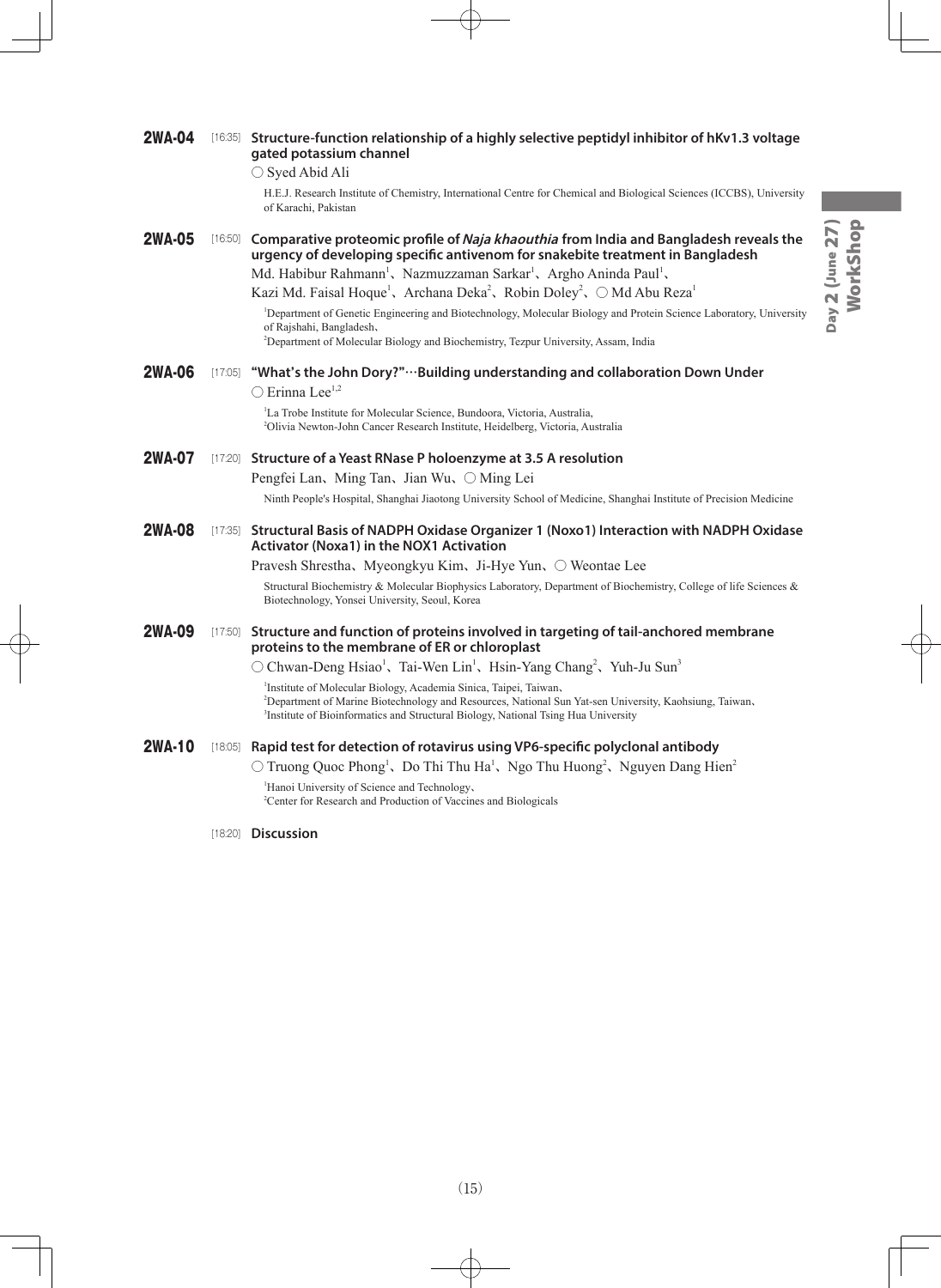### **蛋白質研究から医療そして医工連携へ**

### **From protein research to medical and medical technology collaboration**

#### 共催:新潟大学医歯学総合病院

蛋白質の基礎研究が医療の研究につながり、創薬シーズが生まれ、さらに医工連携につながろうとしてきています。 今まさに Bench to Bedside を実現しようとしている研究にフォーカスをあて、様々なアプローチで基礎研究を臨床応 用していこうとしている多様な分野の研究者を演者にお呼びし、これからのトランスレーショナルリサーチについて の課題と展望についてディスカッションしていきます。

Basic research on proteins has led to clinical research, drug seeds have been advanced, and collaboration between medicine and engineering has activated. We invite researchers who are realizing "bench-to-bedside" from various approach and discuss issues and prospects.

オーガナイザー:中田 光(新潟大医歯学総合病院)、時田 大輔(新潟大医歯学総合病院) Organizers: Koh Nakata (Niigata Univ. & Dent. Hosp.), Daisuke Tokita (Niigata Univ. & Dent. Hosp.)

[16:00] **はじめに**

#### **Opening Remarks**

○中田 光 (Koh Nakata)

新潟大医歯学総合病院 (Niigata Univ. & Dent. Hosp.)

2WB-01 [16:05] **医工連携による再現性の高い遺伝子治療システムの開発 Contribution of Medical-engineering Collaboration on Development of Novel Gene Delivery System** ○上村 顕也  $^1$  (Kenya Kamimura)、尾田 雅文  $^2$  (Masafumi Oda)、寺井 崇二  $^1$  (Shuji Terai) 1 新潟大・医・消化器 (Div. of Gastro. and Hepatol, Niigata Univ.)、 2 新潟大・地域創生推進機構 (Inst. Social Innov. & Coop. Niigata Univ.) 2WB-02 [16:30] **IDH 変異型グリオーマの診断と術中治療 - コラボレーションを通して実現を目指す - Collaborations aimed at the diagnosis and intraoperative treatment of IDH-mutant gliomas** ◯棗田 学  $^1$  (Manabu Natsumeda)、阿部 英明  $^1$  (Hideaki Abe)、岡田 正康  $^1$  (Masayasu Okada)、 五十嵐 博中<sup>2</sup> (Hironaka Igarashi)、中田 力<sup>2</sup> (Tsutomu Nakada)、小山 哲秀<sup>3</sup> (Akihide Koyama)、 小野寺 理 3 (Osamu Onodera)、柿田 明美 4 (Akiyoshi Kakita)、大石 誠 <sup>1</sup> (Makoto Oishi)、 藤井 幸彦<sup>1</sup> (Yukihiko Fujii) 1 新大・脳研・脳外 (Dept. Neurosurg., BRI, Niigata Univ.)、 <sup>2</sup>新大・脳研・統合脳 (Center for Integrated Brain Sci, BRI, Niigata Univ.)、<sup>3</sup>新大・脳研・神内 (Dept. Neurol., BRI, Niigata Univ.)、 4 新大・脳研・病理 (Dept. Pathol., BRI, Niigata Univ.) 2WB-03 [16:55] **p62-Keap1 タンパク質間相互作用阻害剤のスクリーニング High-throughput screening for inhibitors of p62-Keap1 protein-protein interaction** ○一村 義信 (Yoshinobu Ichimura) 新大・医・1 生化 (Dept. of Biochem. Med., Niigata Univ.) 2WB-04 [17:20] **尿毒症物質による腎臓病関連疾患の病態解明と治療法の開発 Uremic toxin-induced systemic disorders; Mechanism and therapeutic strategies** ○山本 卓 <sup>1</sup> (Suguru Yamamoto)、伊藤 義治 <sup>2</sup> (Yoshiharu Itoh)、成田 一衛 <sup>1</sup> (Ichiei Narita) 1 新潟大・医・腎 (Clinical Nephrol and Rheumatol, Niigata Univ.)、 2 株式会社クレハ 吸着医薬技術センター (KUREHA CORPORATION, Adsorptive Medicine Technology Center)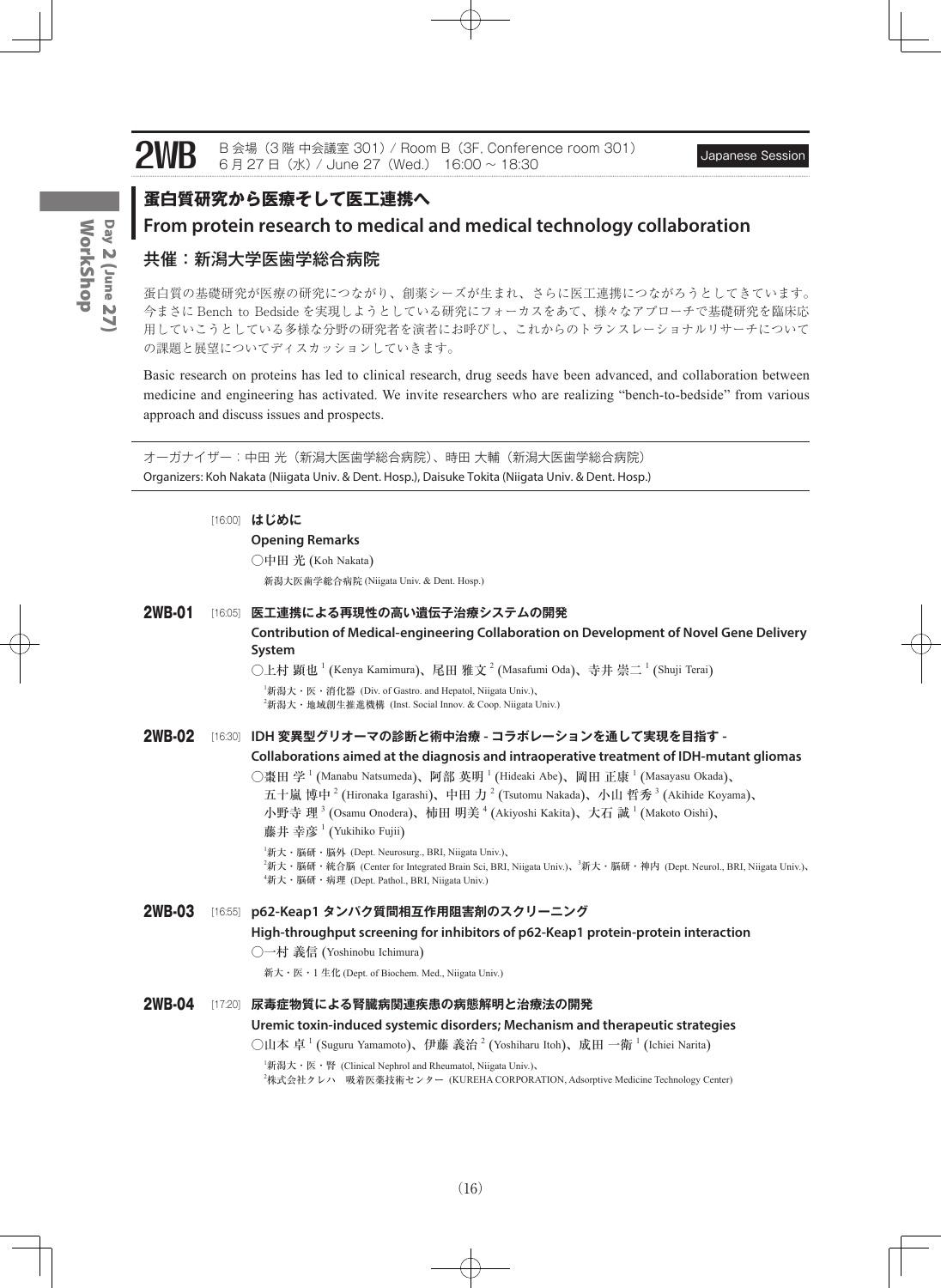#### 2WB-05 [17:45] **医工連携を見据えた認知症の診断と治療における蛋白質研究**

**Protein research on diagnosis and treatment of dementia by medical technology collaboration** ○池内 健 (Takeshi Ikeuchi)

新潟大・脳研・生命リソース (Brain Res. Inst., Niigata Univ.)

[18:10] **総合討論**

**Discussion** 

**2WC** C 会場 (3 階 中会議室 302B) / Room C (3F, Conference room 302B) Japanese Session 6 月 27 日(水) / June 27 (Wed.) 16:00 ~ 18:30

### **分子夾雑の蛋白質科学**

### **Protein science under multimolecular crowding biosystems**

### 共催:新学術領域「分子夾雑の生命化学」

蛋白質に代表される生体高分子は、細胞や組織、in vivo といった多くの分子が高濃度に入り混じった分子夾雑な環境 で機能している。本企画では人工的にモデル化された分子夾雑環境での蛋白質の挙動解析から、細胞や組織での構造 解析や機能制御のための分子ツールや分子技術開発の最前線を紹介し、分子夾雑環境下での蛋白質科学。に関して議 論したい。

In nature, protein molecules show a variety of functions under multimolecular crowding biosystems such as live cells or tissues. In this workshop, we intruduce tools, molecules and methods for analysing and controlling proteins structure and functions in such complicated natural environments.

オーガナイザー:浜地 格(京都大) Organizer: Itaru Hamachi (Kyoto Univ.)

| <b>2WC-01</b> |         | [16:00] 膜蛋白質解析のための新しい化学ラベル化法                                                                                                                |
|---------------|---------|---------------------------------------------------------------------------------------------------------------------------------------------|
|               |         | New chemical labeling method for membrane-protein analysis                                                                                  |
|               |         | ○浜地 格 (Itaru Hamachi)                                                                                                                       |
|               |         | 京大·院工 (Dept. SynChem&BioChem., Kyoto Univ)                                                                                                  |
| <b>2WC-02</b> |         | [16:30] ペプチドタグケミストリーを用いたタンパク質の特異的ラベル化と電子顕微鏡イメージング応用                                                                                         |
|               |         | Selective protein labeling by peptide tag chemistry and its application to electron<br>microscopy imaging                                   |
|               |         | ○王子田 彰夫 (Akio Ojida)                                                                                                                        |
|               |         | 九大院 · 薬 (Grad. School of Pharm. Sci., Kyushu Univ.)                                                                                         |
| <b>2WC-03</b> |         | [17:00] 植物ホルモン受容体を介したシグナル伝達の精密制御                                                                                                            |
|               |         | Precise control of plant hormone signaling                                                                                                  |
|               |         | ○萩原 伸也 1,2 (Shinya Hagihara)                                                                                                                |
|               |         | <sup>1</sup> 名大・理・化学 (Dept. of Chemistry, Nagoya Univ.)、 <sup>2</sup> 理研・CSRS (CSRS, RIKEN)                                                 |
| <b>2WC-04</b> | [17:30] | 分子夾雑環境での蛋白質凝集反応 - アミロイド線維形成にもたらす他分子の共存効果 -                                                                                                  |
|               |         | Protein aggregation under multimolecular crowding environments -influences of<br>surrounding molecules on the formation of amyloid fibrils- |
|               |         | ○茶谷 絵理 <sup>1</sup> (Eri Chatani)、後藤 祐児 <sup>2</sup> (Yuji Goto)                                                                            |
|               |         | <sup>1</sup> 神戸大・理・化学 (Grad. Sch. Sci., Kobe Univ.)、 <sup>2</sup> 阪大・蛋白研 (IPR, Osaka Univ.)                                                 |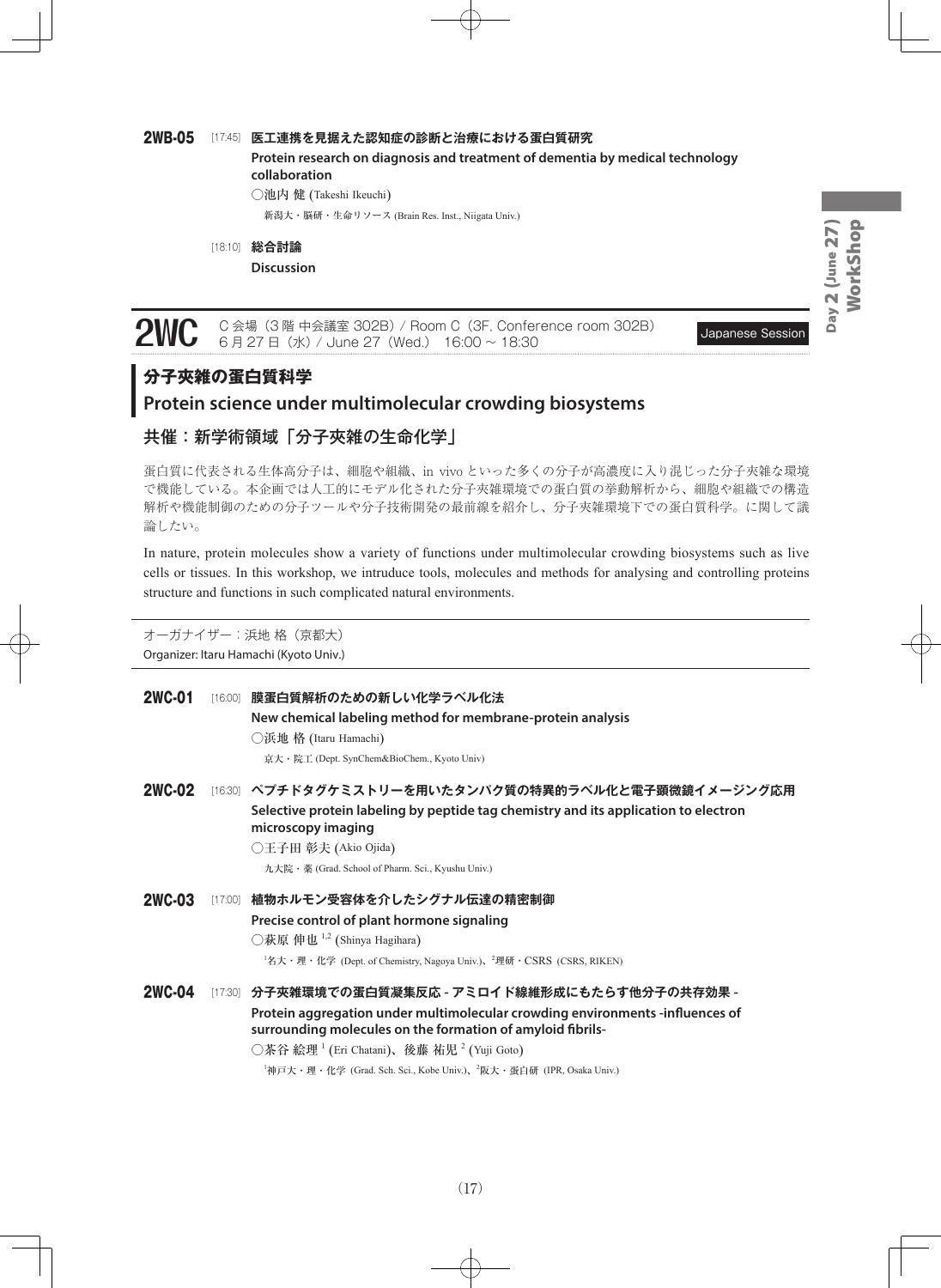#### 2WC-05 [18:00] **細胞内夾雑環境をマイクロデバイス内に作り込む**

**Reconstitution of intracellular multimolecular crowding system in microreactor**

○田端 和仁 (Kazuhito Tabata)

東大 ・ 工・応化 (Dept. of App. Chem, The Univ. of Tokyo)

Day 2 (June 27) WorkShop WorkShopDay 2 (June 27)

D 会場(3 階 中会議室 302A)/ Room D(3F, Conference room 302A) Japanese Session<br>6 月 27 日(水)/ June 27(Wed.) 16:00 ~ 18:30

### **発生ダイナミクス解明のためのツール開発とその応用 Development and Application of Research Tools for Analysis of Developmental Dynamics**

### 共催:新学術領域「脳構築における発生時計と場の連携」

組織構築過程では、各種遺伝子発現がダイナミックに変動し、細胞増殖、分化、移動が厳密に制御される。このよう な遺伝子発現動態の意義を理解するために、ライブイメージングによる定量解析、シミュレーション、正確な時空間 制御が可能な光操作といった各種技術が開発されてきた。本ワークショップでは、発生研究に向けた最新のツール開 発とその応用について紹介し、議論する。

During tissue formation, gene expression dynamically changes to precisely control cell proliferation, differentiation, and migration. To understand the significance of such gene expression dynamics, various research approaches, such as live imaging, simulation, and optogenetic methods, have been developed. In this workshop, we show and discuss research progress made by using such research tools.

オーガナイザー:影山 龍一郎(京都大)、松田 知己(大阪大) Organizers: Ryoichiro Kageyama (Kyoto Univ.), Tomoki Matsuda (Osaka Univ.)

|        | [16:00] はじめに                                                                                                                                                     |
|--------|------------------------------------------------------------------------------------------------------------------------------------------------------------------|
|        | <b>Opening Remarks</b>                                                                                                                                           |
|        | ○影山 龍一郎 (Ryoichiro Kageyama)                                                                                                                                     |
|        | 京都大 (Kyoto Univ.)                                                                                                                                                |
| 2WD-01 | [16:05] ライブイメージングツール開発のための蛍光・生物発光蛋白質工学                                                                                                                           |
|        | Fluorescent and bioluminescent protein engineering for development of live imaging tools                                                                         |
|        | ○松田 知己 (Tomoki Matsuda)                                                                                                                                          |
|        | 阪大・産研 (ISIR, Osaka Univ.)                                                                                                                                        |
| 2WD-02 | 16:30  細胞内シグナル伝達系の可視化と光操作                                                                                                                                        |
|        | Visualization and optical manipulation of intracellular signaling                                                                                                |
|        | ○青木 一洋 (Kazuhiro Aoki)                                                                                                                                           |
|        | 自然科学研究機構・基生研・定量生物 (NINS, NIBB)                                                                                                                                   |
| 2WD-03 | [16:55] 遺伝子発現の細胞間リズム同期の光遺伝学による再構成                                                                                                                                |
|        | Illuminating information transfer in genetic oscillators by optogenetics                                                                                         |
|        | ○磯村 彰宏 <sup>1,2</sup> (Akihiro Isomura)                                                                                                                          |
|        | <sup>1</sup> 京大・ウイルス・再生研 (Institute for Frontier Life and Medical Sciences, Kyoto Univ.)、<br><sup>2</sup> JST さきがけ (Japan Science and Technology Agency, PRESTO) |
| 2WD-04 | [17:20] 新規赤色 cAMP 指示薬の開発と応用                                                                                                                                      |
|        | Red fluorescent cAMP indicator with increased affinity and expanded dynamic range                                                                                |
|        | ◯堀川 一樹 (Kazuki Horikawa)                                                                                                                                         |
|        |                                                                                                                                                                  |

徳大・医歯薬 (Biomed. Sci., Tokushima Univ Grad Sch.)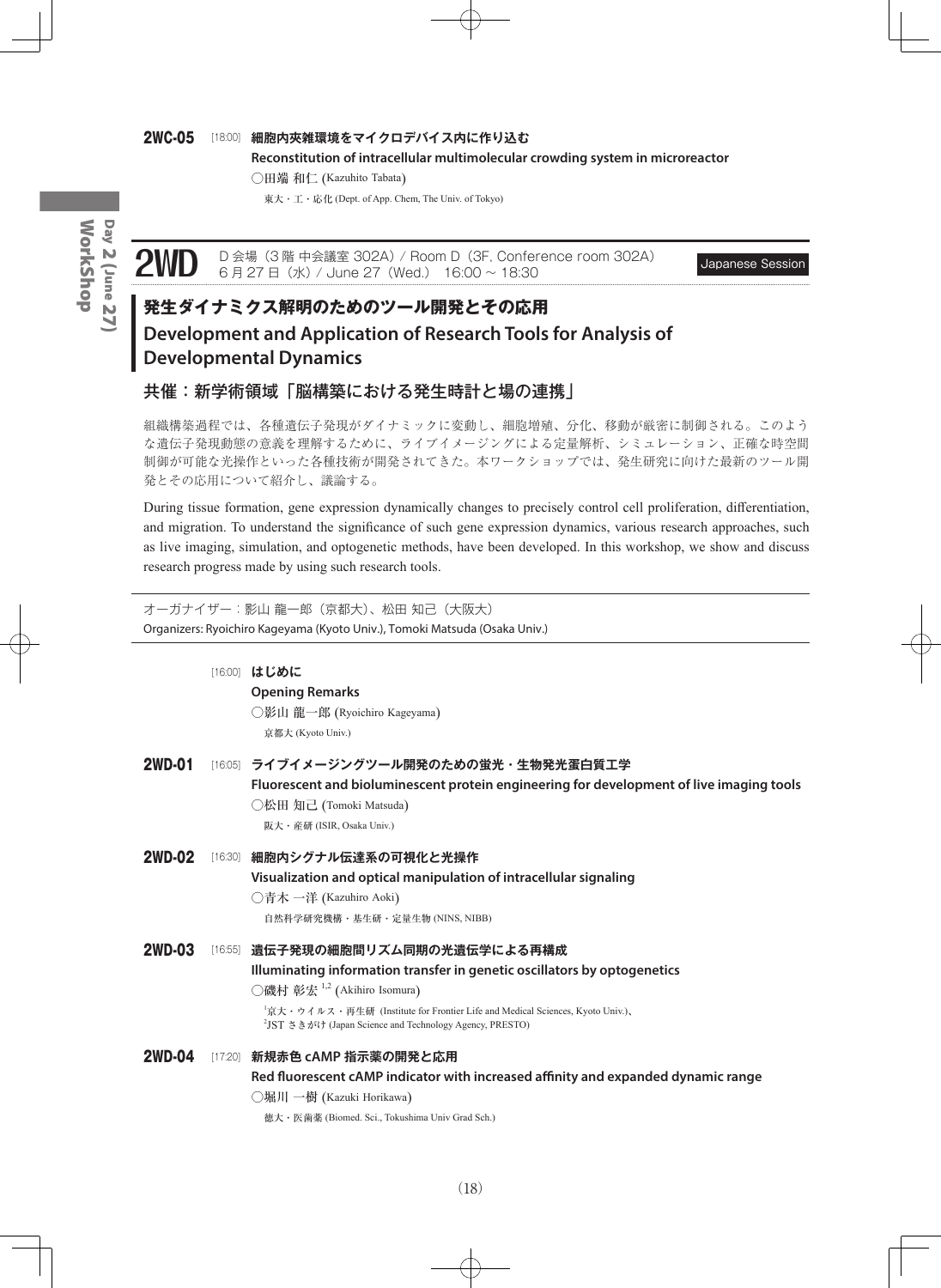WorkShop Day 2 (June 27) WorkShopDay 2 (June 27)

2WD-05 [17:45] **多細胞組織の形態形成における分子・細胞バイオメカニクス:実験と数理アプローチ Molecular and Cellular Biomechanics in Multicellular Tissue Morphogenesis: In vitro and in silico approach**

○安達 泰治 (Taiji Adachi)

京大・ウイルス再生研 (Inst. Front. Life and Med. Sci., Kyoto Univ.)

**2WD-06** [18:10] High-speed atomic force microscopy visualization of the spatiotemporal dynamics of the **(2P-068) nuclear nanomachine- the nuclear pore complex** ○ウォング リチャード (Richard Wong)

金大・ナノ生命科学研 (WPI\_NanoLSI, Kanazawa Univ.)

# **2WE** E 会場 (2 階 中会議室 201) / Room E (2F, Conference room 201) Japanese Session 6 月 27 日(水) / June 27 (Wed.) 16:00 ~ 18:30

### **全原子の可視化によって明らかにする生体・機能高分子の本質 Visualization of all atoms leads to understanding the characteristics of macromolecules**

蛋白質をはじめとする生体高分子の構造情報は私たちの周りに溢れつつあり、機能解明は着実に進んでいる。しかし ながら、構成元素の約半数を占める水素の情報は含まれていないことが多く、限定された情報を使って生命現象を理 解している現状である。

本ワークショップでは、中性子を基盤技術とした全原子可視化からの分子機能解明のパラダイムシフト実現を目指し た取り組みについて、最新の研究成果を紹介いただくことで議論を深めたい。

Visualization of all atoms using several techniques and quantum beams (mainly neutron) will lead us to the essential understanding of the characteristics of macromolecules. In this workshop, we will show the latest results in this field and discuss its future view.

オーガナイザー:姚 閔(北海道大)、玉田太郎(量研機構) Organizers: Min Yao (Hokkaido Univ.), Taro Tamada (QST)

|               | [16:00] | はじめに                                                                                                            |
|---------------|---------|-----------------------------------------------------------------------------------------------------------------|
|               |         | <b>Opening Remarks</b>                                                                                          |
|               |         | ◯姚 閔 (Min Yao)                                                                                                  |
|               |         | 北海道大 (Hokkaido Univ.)                                                                                           |
| <b>2WE-01</b> | [16:05] | 中性子により生体分子中のアンモニアを可視化する試み                                                                                       |
|               |         | Trial to identify ammonia species in macromolecule                                                              |
|               |         | ○尾瀬 農之 (Toyoyuki Ose)、李 龍 (Long Li)、姚 閔 (Min Yao)                                                               |
|               |         | 北大院・先端生命 (Faculty of Adv. Life Sci., Hokkaido Univ.)                                                            |
| 2WE-02        |         | [16:25] 光合成色素フィコシアノビリンを生合成する酵素のプロトンの構造情報と化学                                                                     |
|               |         | Chemistry and Structural Information of Protons in the Enzyme Catalyzing Phycocyanobilin<br><b>Biosynthesis</b> |
|               |         |                                                                                                                 |

○海野 昌喜 <sup>1</sup>,<sup>2</sup> (Masaki Unno)

1 茨城大・院理工・量子線 (Quant. Beam. Sci., Grad. Sci. Eng., Ibaraki Univ.)、<sup>2</sup> 茨城大・フロンティア (iFRC, Ibaraki Univ.)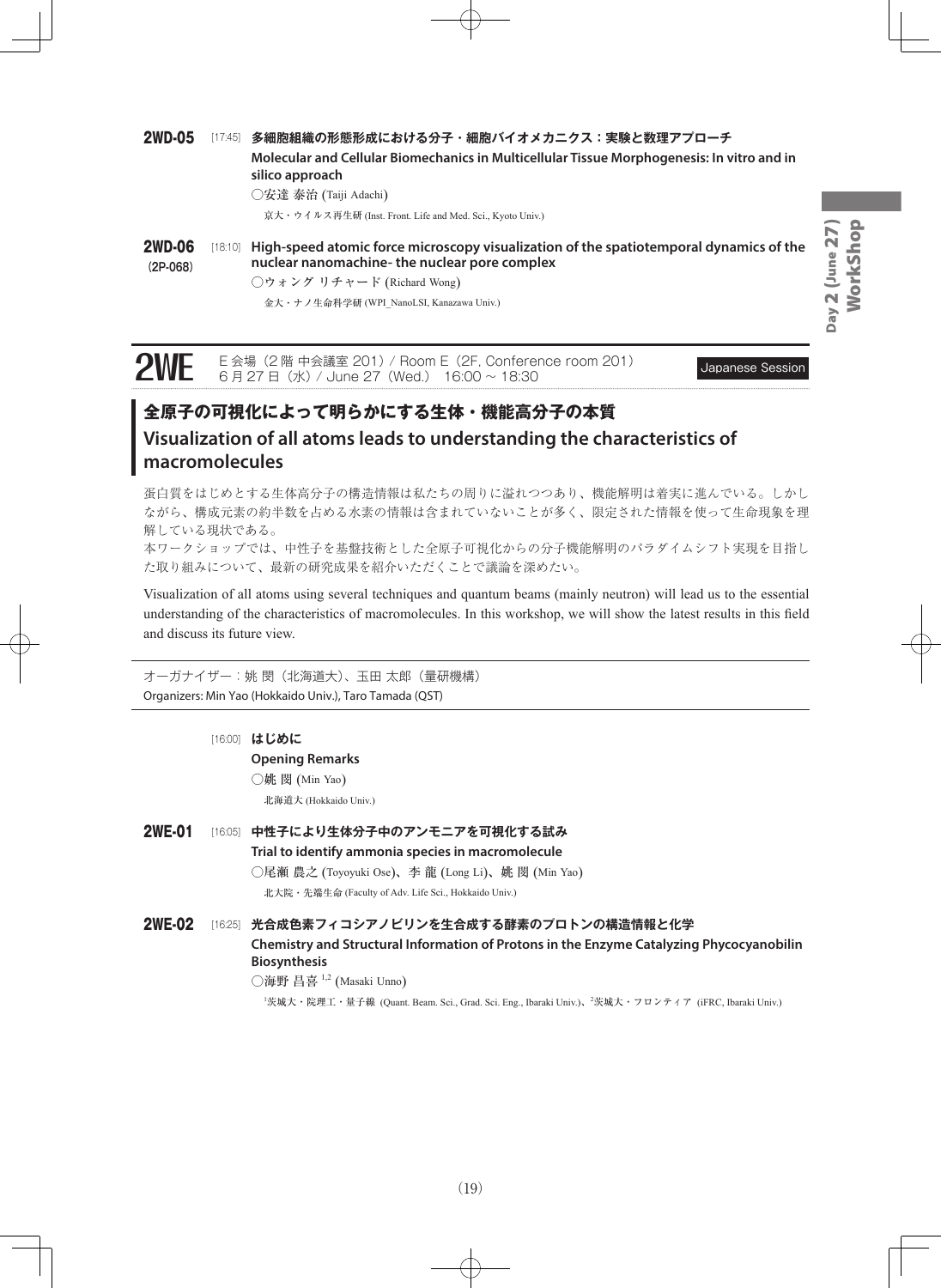| <b>2WE-03</b> | [16:50] 酸化型 NADH シトクロム b5 還元酵素の中性子構造解析                                                                                                                                                                                                                                                                                                                                                             |
|---------------|----------------------------------------------------------------------------------------------------------------------------------------------------------------------------------------------------------------------------------------------------------------------------------------------------------------------------------------------------------------------------------------------------|
| $(2P-020)$    | Neutron structure analysis of the oxidized form of NADH cytochrome b5 reductase                                                                                                                                                                                                                                                                                                                    |
|               | ○平野 優 <sup>1,2</sup> (Yu Hirano)、栗原 和男 <sup>1</sup> (Kazuo Kurihara)、日下 勝弘 <sup>3</sup> (Katsuhiro Kusaka)、                                                                                                                                                                                                                                                                                        |
|               | 木村 成伸 <sup>4</sup> (Shigenobu Kimura)、三木 邦夫 <sup>5</sup> (Kunio Miki)、玉田 太郎 <sup>1</sup> (Taro Tamada)                                                                                                                                                                                                                                                                                             |
|               | <sup>1</sup> 量研・量子ビーム・東海量子 (Tokai Quant. Beam Sci. Center, Quant. Beam Sci. Res. Direct., QST)、<br><sup>2</sup> 科学技術振興機構・さきがけ (JST, PRESTO)、 技城大・フロンティア (Front. Res. Cent. for Appl. Atom. Sci, Ibaraki Univ.)、<br><sup>4</sup> 茨城大院・理工・量子線科学 (Dept. of Quant. Beam. Sci., Grad. Sch. of Sci. and Eng., Ibaraki Univ.)、<br><sup>5</sup> 京大・院理・化学 (Dept. of Chem., Grad. Sch. of Sci., Kyoto Univ.) |
| <b>2WE-04</b> | [17:10] 有用オリゴ糖合成酵素の基質認識と触媒機構                                                                                                                                                                                                                                                                                                                                                                       |
|               | Substrate recognition and catalytic mechanism of enzymes for oligosaccharide synthesis                                                                                                                                                                                                                                                                                                             |
|               | ○伏信 進矢 (Shinya Fushinobu)                                                                                                                                                                                                                                                                                                                                                                          |
|               | 東大・農・応生工 (Dept. of Biotechnol. Univ. of Tokyo)                                                                                                                                                                                                                                                                                                                                                     |
| <b>2WE-05</b> | [17:35] 表面・界面近傍の線状ポリエステルの結晶化                                                                                                                                                                                                                                                                                                                                                                       |
|               | <b>Crystallization Behavior of Linear Polyesters near Surface and Interface</b>                                                                                                                                                                                                                                                                                                                    |
|               | ○佐々木 園 (Sono Sasaki)、麻生 祐司 (Yuji Aso)                                                                                                                                                                                                                                                                                                                                                              |
|               | 京工繊大繊維 (Fac. Fiber Sci. Eng., Kyoto Inst. Tech.)                                                                                                                                                                                                                                                                                                                                                   |
| <b>2WE-06</b> | [18:00] 量子生命科学:ab initio 電子構造計算と分子動力学計算を組合せたハイブリッド・シミュレーショ<br>ンによる生命機能メカニズムの解明                                                                                                                                                                                                                                                                                                                     |
|               | Quantum life science built by combined ab initio electronic structure calculation and<br>molecular dynamics simulation                                                                                                                                                                                                                                                                             |
|               | ○舘野 賢 (Masaru Tateno)                                                                                                                                                                                                                                                                                                                                                                              |
|               | 兵県大・院・生命理学 (Grad. Sch. of Life Sci., Univ. of Hyogo)                                                                                                                                                                                                                                                                                                                                               |
|               | [18:25] おわりに                                                                                                                                                                                                                                                                                                                                                                                       |
|               | <b>Closing Remarks</b>                                                                                                                                                                                                                                                                                                                                                                             |
|               | ○玉田 太郎 (Taro Tamada)                                                                                                                                                                                                                                                                                                                                                                               |

量研 (QST)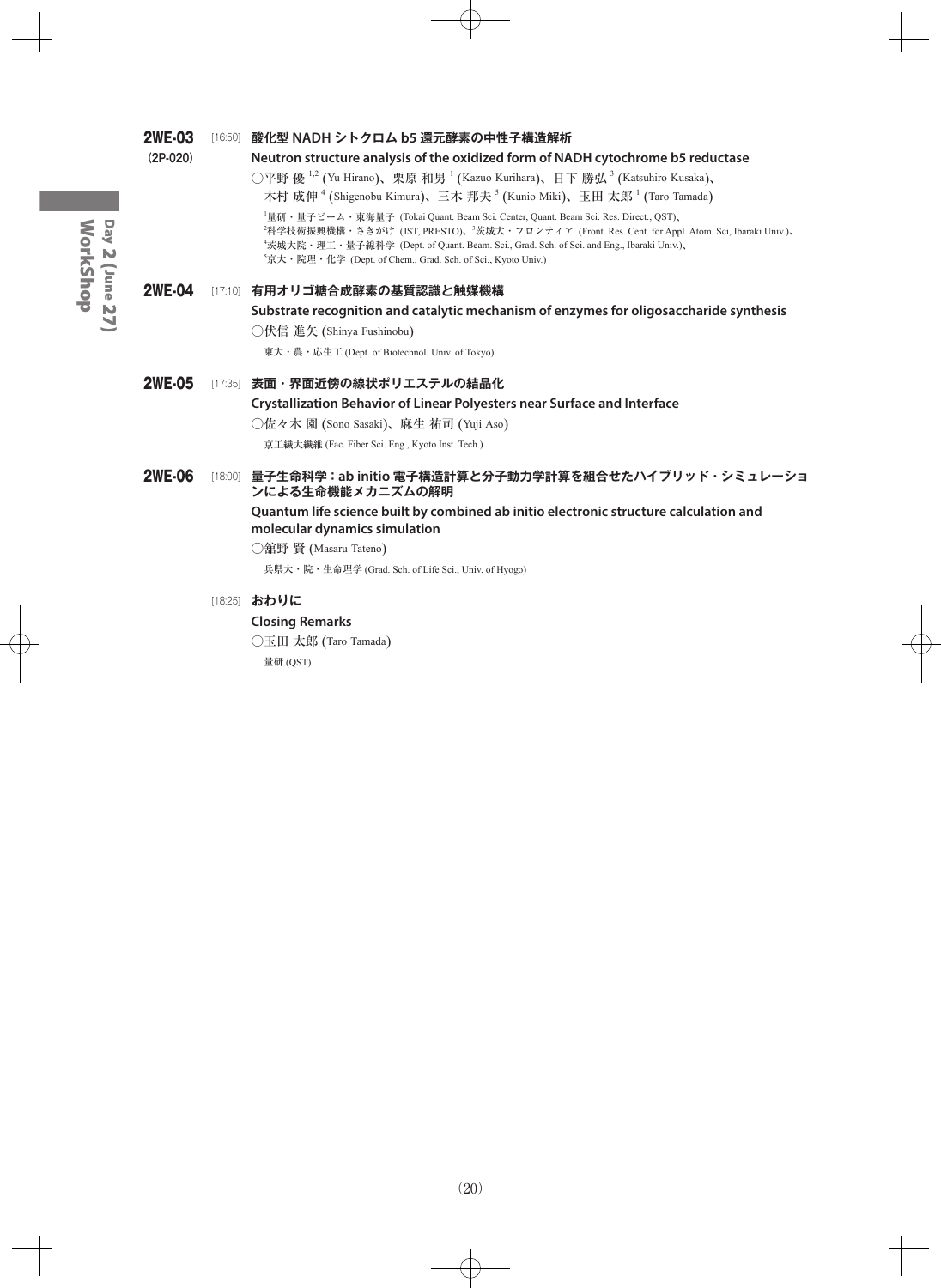3WB B 会場(3 階 中会議室 301) / Room B (3F, Conference room 301) English Session 6 月 28 日(木) / June 28 (Thu.) 9:00 ~ 11:30

### **タンパク質の凝集とアンチ凝集**

### **Protein aggregation and anti-aggregation**

近年、細胞内(模倣)環境における蛋白質の安定性に注目が集まっている。蛋白質を取り巻く環境や物質の流動で生 じる物理的な力などが蛋白質の安定性に影響を及ぼすと言われているが、その一般法則は見出されていない。本ワー クショップでは、凝集性/アンチ凝集性に焦点を当てて、細胞内夾雑環境、力学的な力、低分子化合物などの多角的 な観点からタンパク質の安定性について議論する。

There is a growing interest in protein stability in cellular (mimicking) environments. Crowded environments and hydrodynamic forces supposedly affect protein stability but the mechanism is not yet thoroughly understood. In this workshop, we discuss various factors affecting protein stability, focusing on protein (anti-)aggregation.

オーガナイザー:菅瀬 謙治(京都大)、河田 康志(鳥取大) Organizers: Kenji Sugase (Kyoto Univ.), Yasushi Kawata (Tottori Univ.)

|                      | [9:00] | はじめに                                                                                                                                                                                                               |
|----------------------|--------|--------------------------------------------------------------------------------------------------------------------------------------------------------------------------------------------------------------------|
|                      |        | <b>Opening Remarks</b>                                                                                                                                                                                             |
|                      |        | ○菅瀬 謙治 (Kenji Sugase)                                                                                                                                                                                              |
|                      |        | 京都大 (Kyoto Univ.)                                                                                                                                                                                                  |
| 3WB-01               | [9:03] | 酵母プリオン株におけるタンパク質の凝集と抗凝集                                                                                                                                                                                            |
|                      |        | Protein aggregation and anti-aggregation in yeast prion strains                                                                                                                                                    |
|                      |        | ○田中 元雅 (Motomasa Tanaka)                                                                                                                                                                                           |
|                      |        | 理研・脳・神経セ (RIKEN Center for Brain Science)                                                                                                                                                                          |
| <b>3WB-02</b>        | [9:28] | タンパク質の凝集形成と広義分子シャペロンによる凝集体抑制                                                                                                                                                                                       |
|                      |        | Protein aggregation and its suppression by using various molecular chaperones                                                                                                                                      |
|                      |        | ○河田 康志 (Yasushi Kawata)                                                                                                                                                                                            |
|                      |        | 鳥取大・工・生物応用 (Dept. of Chem. and Biotech., Grad Sch. of Eng., Tottori Univ.)                                                                                                                                         |
| 3WB-03<br>$(3P-081)$ | [9:53] | Monomer/Tetramer equilibrium of alpha-Synuclein in solution and its influence on fibril<br>formation                                                                                                               |
|                      |        | ○ Cesar Aguirre <sup>1</sup> 、池中 健介 <sup>2</sup> (Kensuke Ikenaka)、宗 正智 <sup>1</sup> (Masatomo So)、                                                                                                                |
|                      |        | 山口圭一 <sup>1</sup> (Keiichi Yamaguchi)、望月 秀樹 <sup>2</sup> (Hideki Mochizuki)、後藤 祐児 <sup>1</sup> (Yuji Goto)                                                                                                         |
|                      |        | <sup>1</sup> 阪大・蛋白研 (Inst. Prot. Res., Osaka Univ.)、 <sup>2</sup> 阪大・医・神経内科 (Dept. Neurol., Grad Sch. of Med., Osaka Univ.)                                                                                        |
| 3WB-04               |        | [10:12] レオロジー NMR 法を用いたアミロイド形成の原子レベル構造解析                                                                                                                                                                           |
|                      |        | Atomic-level structural characterization of amyloid formation by using Rheo-NMR<br>spectroscopy                                                                                                                    |
|                      |        | ○森本 大智 <sup>1</sup> (Daichi Morimoto)、Erik Walinda <sup>2</sup> 、岩川 直都 <sup>1</sup> (Naoto Iwakawa)、                                                                                                               |
|                      |        | 菅瀬 謙治 <sup>1</sup> (Kenji Sugase)、白川 昌宏 <sup>1</sup> (Masahiro Shirakawa)                                                                                                                                          |
|                      |        | <sup>1</sup> 京大・工 (Eng., Kyoto Univ.)、 <sup>2</sup> 京大・医 (Med., Kyoto Univ.)                                                                                                                                       |
| 3WB-05               |        | [10:37] Molecular fluid dynamics - What do biomolecules do in a directed flow?                                                                                                                                     |
|                      |        | O Erik Walinda <sup>1</sup> , Daichi Morimoto <sup>2</sup> , Kenji Sugase <sup>2</sup>                                                                                                                             |
|                      |        | <sup>1</sup> Department of Molecular and Cellular Physiology, Graduate School of Medicine, Kyoto University,<br><sup>2</sup> Department of Molecular Engineering, Graduate School of Engineering, Kyoto University |
|                      |        |                                                                                                                                                                                                                    |
| <b>3WB-06</b>        |        | [11:02] 分子混雑における蛋白質動態の分子シミュレーション                                                                                                                                                                                   |
|                      |        | Molecular simulations of protein dynamics in crowded environments                                                                                                                                                  |
|                      |        | ○杉田 有治 (Yuji Sugita)                                                                                                                                                                                               |
|                      |        | 理研 · 杉田理論分子科学 (RIKEN Theoretical Molecular Science Laboratory)                                                                                                                                                     |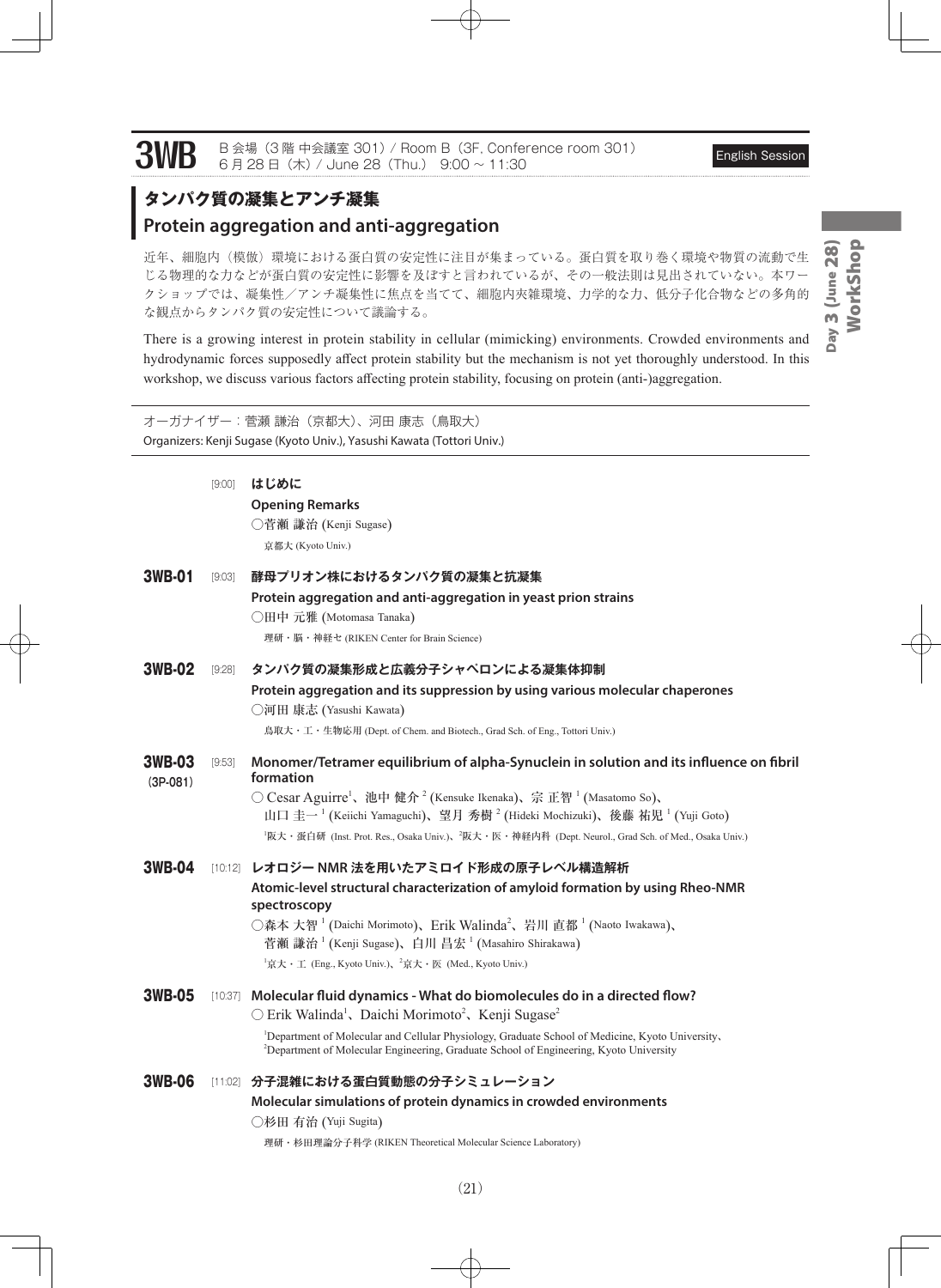#### [11:27] **おわりに**

**Closing Remarks**

○河田 康志 (Yasushi Kawata)

鳥取大 (Tottori Univ.)

# WorkShop WorkShopDay 3 (June 28) Day 3 (June 28

3WC C 会場 (3 階 中会議室 302B) / Room C (3F, Conference room 302B) Japanese Session 6 月 28 日(木) / June 28 (Thu.) 9:00 ~ 11:30

### **高分解能・動的構造解析によって明らかになりつつある生体エネルギー代謝系の仕組み Mechanisms of biological energy metabolism systems revealed by high resolution and dynamic structural studies**

### 共催:新学術領域「革新的光物質変換」

生物の生存にはエネルギーが不可欠であり、生物は長い進化の間様々なエネルギー代謝システムを獲得してきた。本 ワークショップでは、光合成と呼吸系などを中心に、日本が世界をリードする巨大膜蛋白質複合体の高精度・動的構 造解析などの最新の研究成果について、それぞれの分野でのトップ研究者に紹介してもらい、生体エネルギー代謝シ ステムや膜蛋白質の高精度構造解析の詳細について議論したい。

Energy is indispensible for all lives, and various organisms have gained various energy-acquisition systems. In this workshop, world-top class researchers will introduce their up-to-date results on the major energy metabolism systems including photosynthesis and respiration that are achieved by the use of high-resolution and dynamic structural studies of large membrane-protein complexes.

オーガナイザー:沈 建仁(岡山大) Organizer: Jian-Ren Shen (Okayama Univ.)

|        | [9:00] | はじめに<br><b>Opening Remarks</b><br>○沈 建仁 (Jian-Ren Shen)<br>岡山大 (Okayama Univ.)                                                                                                                                                                                                                                                                                                                                                                    |
|--------|--------|---------------------------------------------------------------------------------------------------------------------------------------------------------------------------------------------------------------------------------------------------------------------------------------------------------------------------------------------------------------------------------------------------------------------------------------------------|
| 3WC-01 | [9:05] | 精密 X 線結晶構造解析によるチトクロム酸化酵素の酸素還元・プロトンポンプ機構の解明<br>Reaction mechanism of cytochrome c oxidase elucidated by high-resolution crystal<br>structural analyses<br>○月原 冨武 <sup>1</sup> (Tomitake Tsukihara)、島田 敦広 <sup>2</sup> (Atsuhiro Shimada)、吉川 信也 <sup>1</sup> (Shinya Yoshikawa)<br><sup>1</sup> 兵庫県立大・生命理学研究科 (Department of Life Science, University of Hyogo)、<br><sup>2</sup> 岐阜大・応用生物 (Faculty of Applied Biological Sciences, Gifu University) |
| 3WC-02 | [9:35] | 光合成光化学系 II 複合体の反応中間体の結晶構造と可能な酸素発生反応機構<br>Structure of photosynthetic photosystem II in the intermediate states and the possible<br>mechanism for the $O=O$ bond formation<br>○菅 倫寛 (Michihiro Suga)、沈 建仁 (Jian-Ren Shen)<br>岡山大学・異分野基礎研 (Okayama Univ.)                                                                                                                                                                                           |
| 3WC-03 |        | [10:05] [NiFe] ヒドロゲナーゼの構造化学<br><b>Structural Chemistry of [NiFe]-hydrogenases</b><br>○樋口 芳樹 (Yoshiki Higuchi)<br>兵県大・院生命理 (Grad. Sch. of Life Sci., Univ. of Hyogo)                                                                                                                                                                                                                                                                               |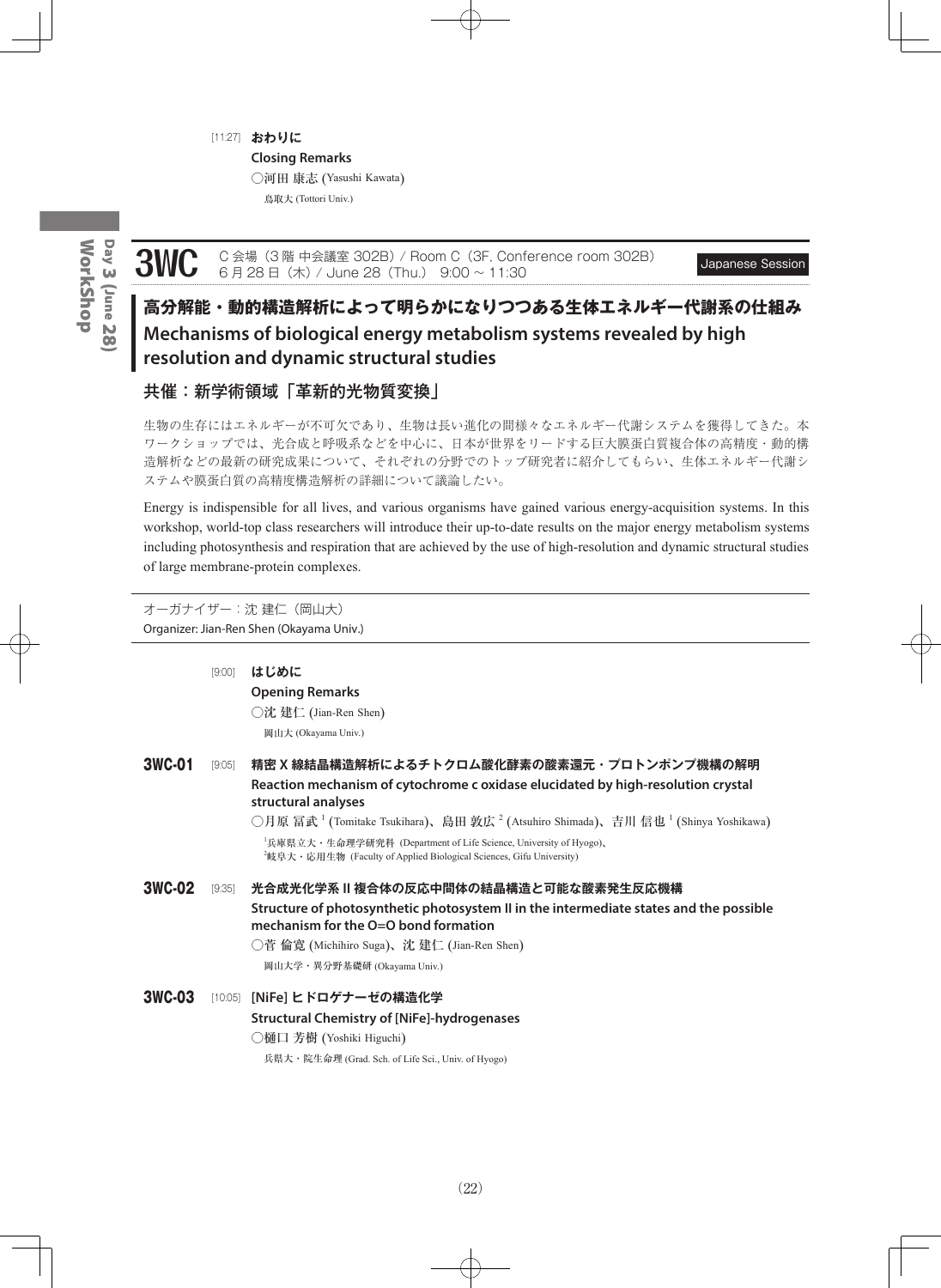### 3WC-04 [10:35] **時分割測定法による一酸化窒素還元反応の分子機構解明 Elucidation on Molecular Mechanism of NO Reductases with Time-Resolved Measurements** ○城 宜嗣 (Yoshitsugu Shiro) 兵庫県立大・生命理学 (Grad. Sch of Life Sciene, Univ. of Hyogo)

#### 3WC-05 [11:05] **Structure of photosynthetic LH1-RC complex at 1.9 angstrom resolution** ○于 龍江  $^1$  (Long-Jiang Yu)、菅 倫寛  $^1$  (Michihiro Suga)、大友 征宇  $^2$  (Seiu Otomo)、 沈 建仁<sup>1</sup> (Jian-Ren Shen)  $^{1}$ 岡大・基礎研 (RIIS, Okayama Univ.)、 $^{2}$ 茨大・理 (Fac. of Sci., Ibaraki Univ.)

3WD D 会場 (3 階 中会議室 302A) / Room D (3F, Conference room 302A) Japanese Session 6 月 28 日(木) / June 28 (Thu.) 9:00 ~ 11:30

## **拡大する蛋白質の世界:Anfinsen のドグマを超えて Expanding the Protein World: Beyond Anfinsen's Dogma**

### 共催:新学術領域「新生鎖の生物学」

細胞内の蛋白質は基本的に全て mRNA に存在する読み枠(ORF)情報がリボソームで翻訳され、合成されたポリペ プチド鎖がアミノ酸配列に規定された立体構造にフォールディングして完成する。しかし、セントラルドグマの終端 である翻訳の周辺、ORF の世界には大きな未開の分野が拡がっている。本ワークショップでは、さまざまな観点から の蛋白質の世界の拡がりを紹介することで、今後の蛋白質世界の展望を議論したい。

Because it is only in the very recent years that our current conception regarding protein folding and the definition of open reading frames (ORFs) began to be recognized as being narrower than what the reality may be, there remains a largely unexplored field in and around translation process, the final information flow in the central dogma of molecular biology. This workshop aims to introduce recent advances in new field of protein science, expanding protein world.

オーガナイザー:田口 英樹(東京工業大) Organizer: Hideki Taguchi (Tokyo Institute of Technology)

|                      | [9:00] | はじめに                                                                                                                         |
|----------------------|--------|------------------------------------------------------------------------------------------------------------------------------|
|                      |        | <b>Opening Remarks</b>                                                                                                       |
|                      |        | ◯田口 英樹 (Hideki Taguchi)                                                                                                      |
|                      |        | 東京工業大 (Tokyo Tech.)                                                                                                          |
| 3WD-01               | [9:05] | 品質管理と翻訳制御における 3' 非翻訳領域の新規機能                                                                                                  |
|                      |        | Novel roles of 3' untranslated region in quality control and translational control                                           |
|                      |        | ○稲田 利文 (Toshifumi Inada)                                                                                                     |
|                      |        | 東北大 · 院 (Grad Sch. of Phram. Sci., Tohoku Univ.)                                                                             |
| 3WD-02               | [9:30] | マイクロペプチドによるショウジョウバエ胚発生の制御                                                                                                    |
|                      |        | Reguatory roles of micropeptides in <i>Drosophila</i> embryonic development                                                  |
|                      |        | ○影山 裕二 <sup>1</sup> (Yuji Kageyama)、平 雄樹 <sup>2</sup> (Yuki Taira)                                                           |
|                      |        | <sup>1</sup> 神戸大・バイオシグナル (Biosignal Res. Ctr., Kobe Univ.)、 <sup>2</sup> 神戸大・理・生物 (Dept. Biol., Grad. Sch. Sci., Kobe Univ.) |
| 3WD-03<br>$(3P-069)$ | [9:55] | Toxic PR poly-dipeptides encoded by the C9orf72 repeat expansion block nuclear import<br>and export                          |
|                      |        | ○森 英一朗 (Eiichiro Mori)                                                                                                       |
|                      |        | 奈良医大・医・未来基礎医学 (Dept. Future Basic Med., School of Med., Nara Med Univ.)                                                      |
|                      |        |                                                                                                                              |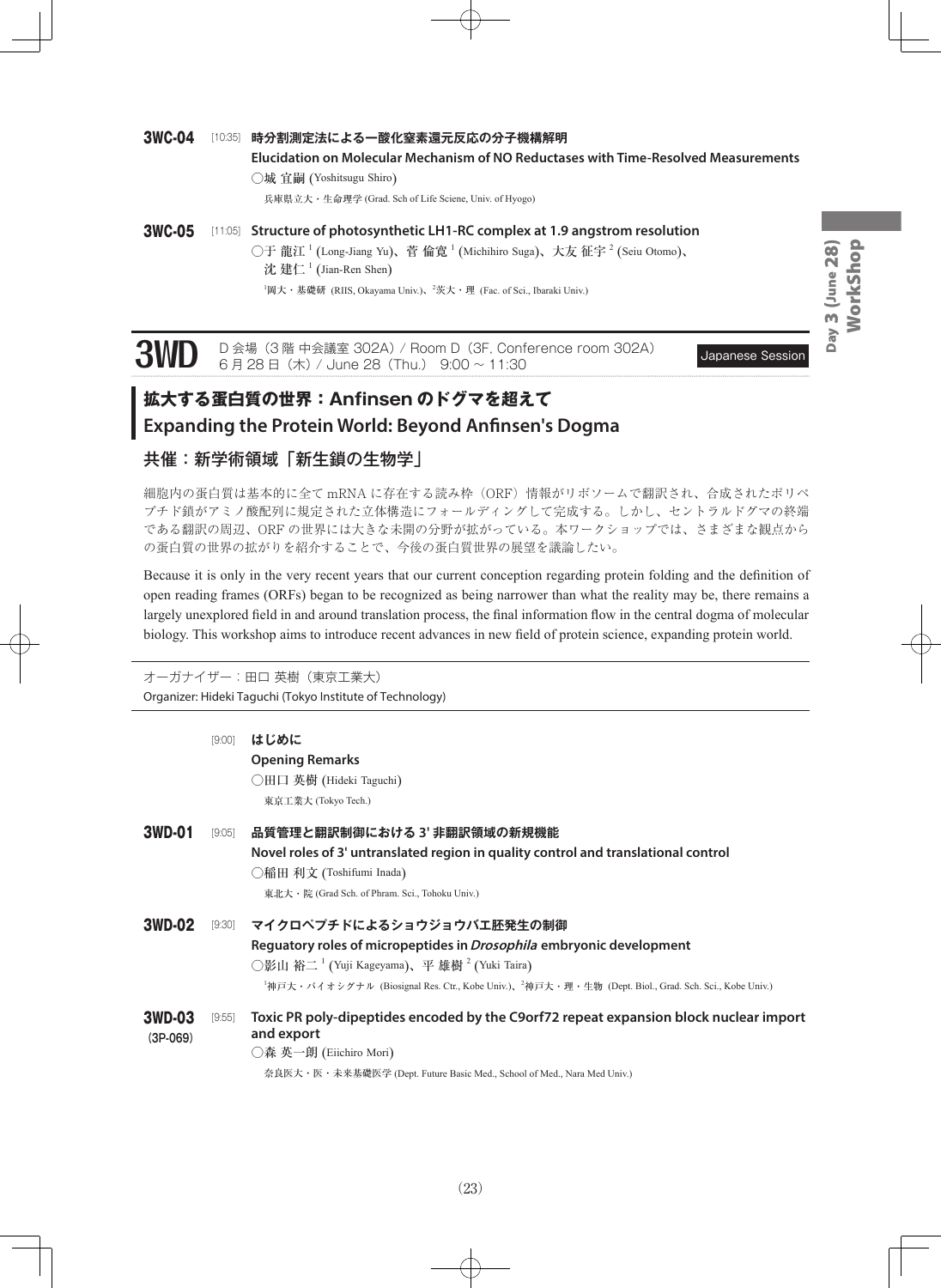### 3WD-04 [10:10] **翻訳途上の新生ポリペプチド鎖が引き起こす翻訳速度調節、翻訳の途中終了 Nascent polypeptide chain-mediated translation rate control and translation abortion** ○田口 英樹 (Hideki Taguchi) 東工大・研究院 (IIR, Tokyo Tech) 3WD-05 [10:35] **立体構造と速度論から理解するトリガーファクターシャペロンの活性発現機構 (3P-082) Structural and kinetic insights into chaperone activities of Trigger Factor** ○斉尾 智英 <sup>1,2</sup> (Tomohide Saio)、川越 聡一郎<sup>2</sup> (Soichiro Kawagoe)、Charalampos Kalodimos<sup>3</sup>、 石森 浩一郎 <sup>1</sup>,<sup>2</sup> (Koichiro Ishimori) <sup>1</sup>北大院·理 (Dept. of Chem. Fac. of Sci., Hokkaido Univ.)、<sup>2</sup>北大院·総化 (Grad. Sch. of Chem. Sci. and Eng., Hokkaido Univ.)、 3 Dept. of Struct. Biol., St. Jude Child. Res. Hospit. 3WD-06 [10:50] **小胞体トランスロコンでの膜タンパク質の構造形成における膜貫通セグメント識別の2つの容態 (3P-070) Two independent modes of recognition of hydrophobic segment at the endoplasmic reticulum translocon**  ○阪口 雅郎 (Masao Sakaguchi)、高原 教代 (Michiyo Takahara)、藤田 英伸 (Hidenobu Fujita) 兵庫県大・生命理学 (Grad. Sch. Life Sci. Univ. of Hyogo) 3WD-07 [11:05] **設計図通りに折りたたまないデザインタンパク質 Consistency Principle for Protein Design** ○古賀 信康<sup>1,2</sup> (Nobuyasu Koga) <sup>1</sup>自然科学・生命創成 (NINS, ExCELLS)、<sup>2</sup>総研大 (SOKENDAI)

| <b>3WE</b> E 会場 (2 階 中会議室 201) / Room E (2F, Conference room 201)<br>6 月 28 日 (木) / June 28 (Thu.) 9:00 ~ 11:30 | <b>Japanese Session</b> |
|-----------------------------------------------------------------------------------------------------------------|-------------------------|
|                                                                                                                 |                         |

### **蛋白質の分子内情報伝達機構研究の新展開**

### **Progress in the study on the mechanism of intramolecular information-transmission of protein**

蛋白質機能の中で、イオン輸送等を司る分子内物質移動と G 蛋白質結合受容体ファミリーに代表されるアロステリッ ク効果は、分子内を経由して動的に情報を伝達する共通性を持ち共に生命活動に極めて重要な役割を果たしている。 本ワークショップでは、アロステリック効果と分子内物質輸送等を統合した新概念である蛋白質の動的な「分子内情 報伝達機構」を計算と実験から解明する意欲的な研究者の取り組みを紹介しこの研究分野の現状と将来を俯瞰する。

Allosteric proteins and transporter proteins share common biological role. Namely, they dynamically transfer information though proteins. In this workshop, forefront experimental and theoretical researchers introduce their works with respect to dynamic information transferring mechanism though protein, overlooking this exiting research area.

オーガナイザー:米澤 康滋(近畿大)、宮下 尚之(近畿大) Organizers: Yasushige Yonezawa (Kindai Univ.), Naoyuki Miyashita (Kindai Univ.)

[9:00] **はじめに Opening Remarks**  3WE-01 [9:05] **タンパク質構造ダイナミクスの 5 次元解析 Novel analytical method for structural dynamics of proteins** ○白木 琢磨 (Takuma Shiraki) 近大・生物理工 (BOST, Kindai Univ.)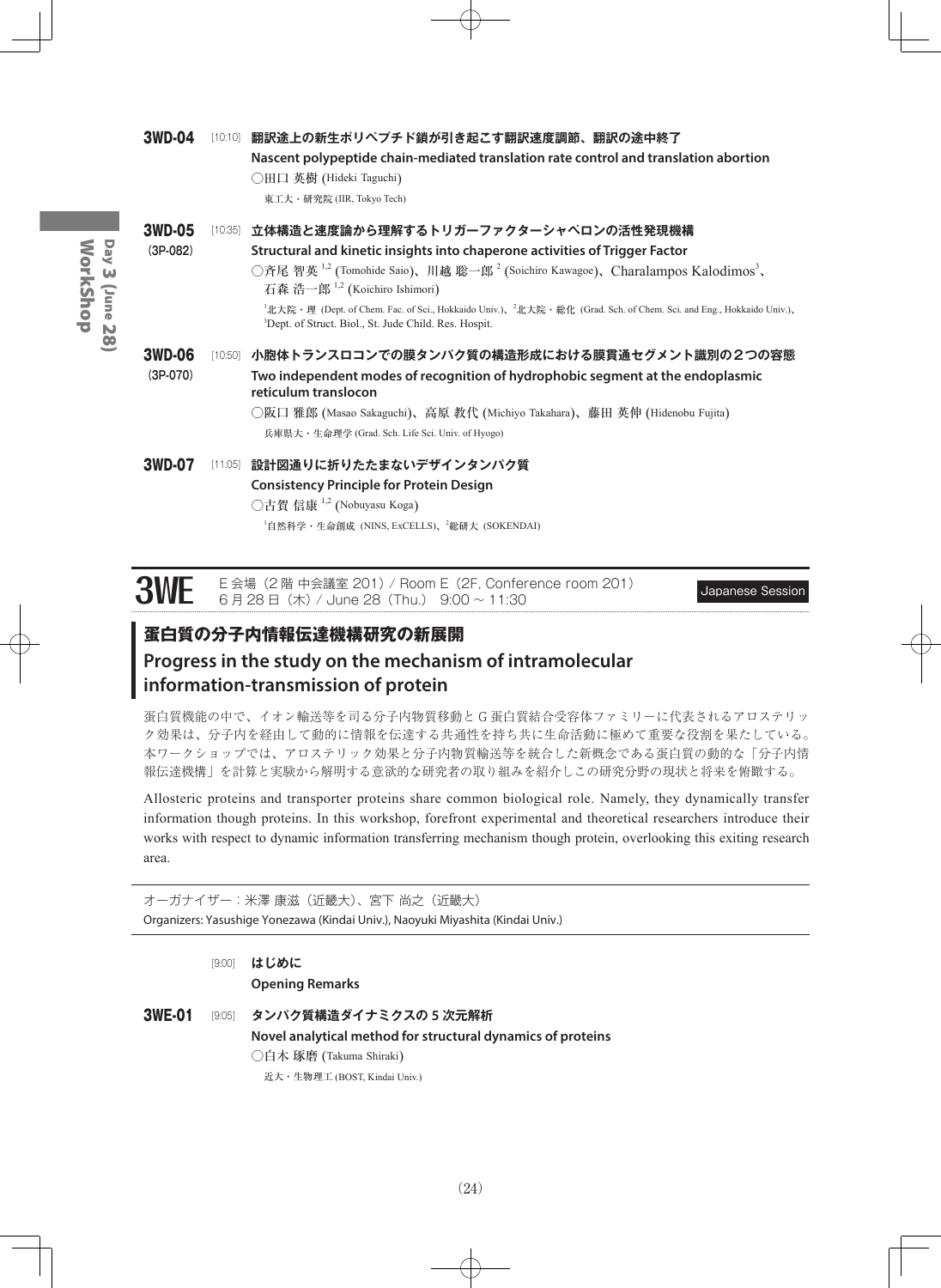| <b>3WE-02</b>               | $[9:25]$ | 光合成蛋白質における分子内電子・プロトン・エネルギー移動<br>Intramolecular transfers of proton, electron and energy in photosynthetic proteins<br>○斉藤 圭亮 (Keisuke Saito)<br>東大・先端研 (RCAST, Univ. Tokyo)                                                                                                                                                                                                                                                                                                                                                                                                                                                             |
|-----------------------------|----------|-----------------------------------------------------------------------------------------------------------------------------------------------------------------------------------------------------------------------------------------------------------------------------------------------------------------------------------------------------------------------------------------------------------------------------------------------------------------------------------------------------------------------------------------------------------------------------------------------------------------------------------------|
| <b>3WE-03</b>               | [9:45]   | 全反射赤外分光法による G タンパク質共役型受容体のリガンド結合機構解析<br>ATR-FTIR study of ligand-binding to G protein-coupled receptors<br>○片山 耕大 (Kota Katayama)<br>名工大 · 院工 (Grad. Sch. Eng., Nagoya Inst. Tech.)                                                                                                                                                                                                                                                                                                                                                                                                                                                     |
| <b>3WE-04</b><br>$(3P-001)$ |          | [10:05] ERMES 複合体再構成によるリン脂質輸送<br>Reconstitution analysis of the ERMES complex in the lipid transfer<br>○河野 慎 (Shin Kawano)、遠藤 斗志也 (Toshiya Endo)<br>京産大·総合生命 (Dept. of Sci., Kyoto-Sangyo University)                                                                                                                                                                                                                                                                                                                                                                                                                                   |
| <b>3WE-05</b><br>$(3P-002)$ |          | [10:25] 多剤耐性転写制御の動的構造機能解析<br>Structural and dynamic analysis of multidrug resistance transcriptional regulator<br>○竹内 恒 <sup>1</sup> (Koh Takeuchi)、嶋田 一夫 <sup>2</sup> (Ichio Shimada)<br><sup>1</sup> 産総研・創薬分子 (molprof, AIST)、 <sup>2</sup> 東大・院薬系 (Grad. Sch. Pharm. Sci., The Univ. of Tokyo)                                                                                                                                                                                                                                                                                                                                       |
| <b>3WE-06</b>               |          | [10:45] 電位依存性プロトンチャネルの分子内情報伝達機構が可能にする遅いプロトン透過活性<br>Late proton permeation activity enabled by the intramolecular information-transmission of<br>voltage-dependent proton channel<br>○竹下 浩平 <sup>1,2,3</sup> (Kohei Takeshita)<br><sup>1</sup> 阪大蛋白研 (IPR, Osaka Univ.)、 <sup>2</sup> JST さきがけ (JST, PRESTO)、 <sup>3</sup> 理研 RSC (RIKEN-RSC)                                                                                                                                                                                                                                                                                            |
| <b>3WE-07</b>               |          | [11:05] 電位依存性カリウムチャネル変異体の電位依存的な不活性化機構の解析<br>Molecular dynamics study on the mechanism of voltage dependent inactivation in a mutant<br>of the voltage-gated potassium channel<br>○近藤 寛子 <sup>1</sup> (Hiroko Kondo)、城田 松之 <sup>2,3,4</sup> (Matsuyuki Shirota)、鷹野 優 <sup>5</sup> (Yu Takano)、<br>木下 賢吾 3,4,6 (Kengo Kinoshita)<br><sup>1</sup> 北見工大 (Kitami Inst. Tech.)、 <sup>2</sup> 東北大・医 (Grad. Sch. Med, Tohoku Univ.)、 <sup>3</sup> 東北大・メガバンク (ToMMo, Tohoku Univ.)、<br><sup>4</sup> 東北大・情報 (GSIS, Tohoku Univ.)、 <sup>5</sup> 広市大・情報 (Grad. Sch. Info. Sci., Hiroshima City Univ.)、<br><sup>6</sup> 東北大・加齢研 (IDAC, Tohoku Univ.) |
|                             |          | [11:25] おわりに<br><b>Closing Remarks</b>                                                                                                                                                                                                                                                                                                                                                                                                                                                                                                                                                                                                  |
|                             |          |                                                                                                                                                                                                                                                                                                                                                                                                                                                                                                                                                                                                                                         |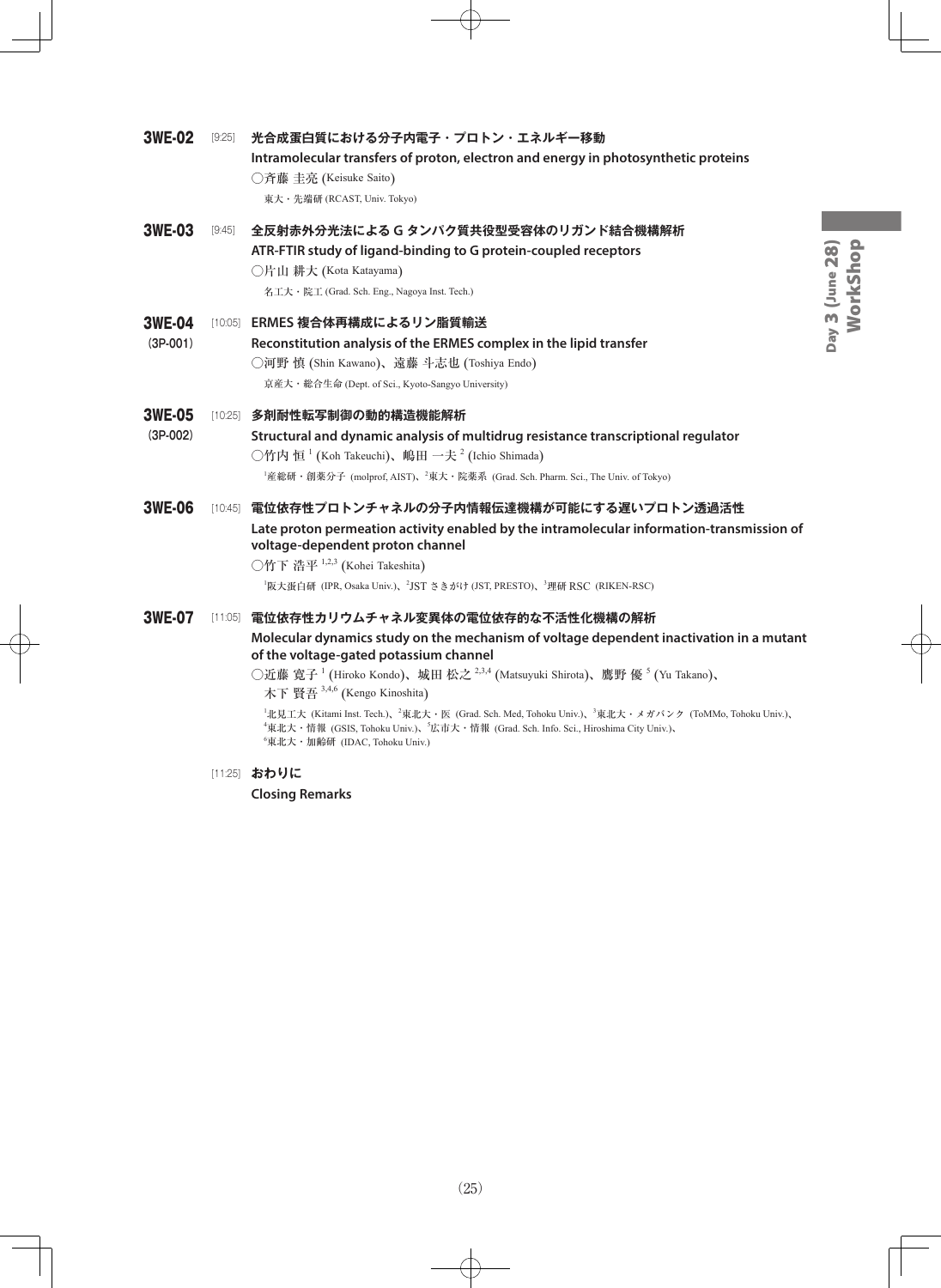# 3WBp  $B \triangleq \frac{1}{3}$  (3 階 中会議室 301) / Room B (3F, Conference room 301) English Session English Session

### **逆向き視点からの蛋白質ミスフォールディング病 Protein misfolding diseases looking through the lens of reverse viewpoint**

蛋白質のミスフォールディングは様々な疾患の病因である。蛋白質側からの視点である本概念を、疾患側から逆向き に見てみると,臨床症状,臓器の不全,組織の破壊,細胞の恒常性破綻,蛋白質のミスフォールディングと,多段階 に連鎖する事象のなかのひとつでもある。そこで、こうした逆向き視点から一連の流れを俯瞰して、蛋白質側から見 たミクロな概念と疾患側からのマクロな視点との整合性やずれを再検討し,蛋白質の物性研究と疾患研究とをつなぐ 議論を行う。

Misfolding or accumulation of proteins are the molecular etiology of various protein misfolding diseases. This simple and important concept has not been enough discussed from the viewpoint of protein chemistry and clinical aspect. Researchers from different background gathered in this session, and have discussions that build new bridges of understanding.

オーガナイザー:八谷 如美(都産技研)、藤原 範子(兵庫医科大) Organizers: Naomi Hachiya (TIRI), Noriko Fujiwara (Hyogo Coll. Med.)

[15:00] **はじめに**

**Opening Remarks** ○八谷 如美 (Naomi Hachiya) 都産技研 (TIRI)

|                | 3WBp-01 [15:03] 腎臓病とミスフォールディング                                                                             |
|----------------|------------------------------------------------------------------------------------------------------------|
|                | Kidney disease and misfolding                                                                              |
|                | ○木村 友則 (Tomonori Kimura)                                                                                   |
|                | 医薬基盤・健康・栄養研究所 (National Institutes of Biomedical Innovation, Health and Nutrition (NIBIOHN), Osaka, Japan) |
| <b>3WBp-02</b> | [15:23] 加齢後ヒト水晶体構成タンパク質中に存在する異性化アミノ酸のホットスポット                                                               |
| $(3P-112)$     | Isomerization and racemization hotspots in lens aA-crystallin                                              |
|                | ○高田 匠 (Takumi Takata)、藤井 紀子 (Noriko Fujii)                                                                 |
|                | 京大·原子炉 (Research React Ins., Kyoto Univ.)                                                                  |
|                | 3WBp-03 [15:43] SOD1 のタンパク質化学特性と ALS 病態                                                                    |
|                | Protein chemistry characteristics and ALS pathophysiology                                                  |
|                | ◯藤原 範子 (Noriko Fujiwara)                                                                                   |
|                | 兵庫医大・生化学 (Dept. of Biochem. Hyogo Col. of Med.)                                                            |
|                | ?WRn.04 [1553] ドマインフロップに上スタンパカ質の爆隹とわルピン症                                                                   |

3WBp-04 [15:53] **ドメインスワップによるタンパク質の凝集とセルピン病 Protein misfolding via domain-swapping and the Serpinopathies** ○山崎 正幸  $^1$  (Masayuki Yamasaki)、恩田 真紀  $^2$  (Maki Onda) <sup>1</sup>龍大・農 (Dept. of Agr., Univ. of Ryukoku)、<sup>2</sup>大阪府立大・理・生物 (Dept. of Sci, Biol. Sci., Osaka Pref. Univ.)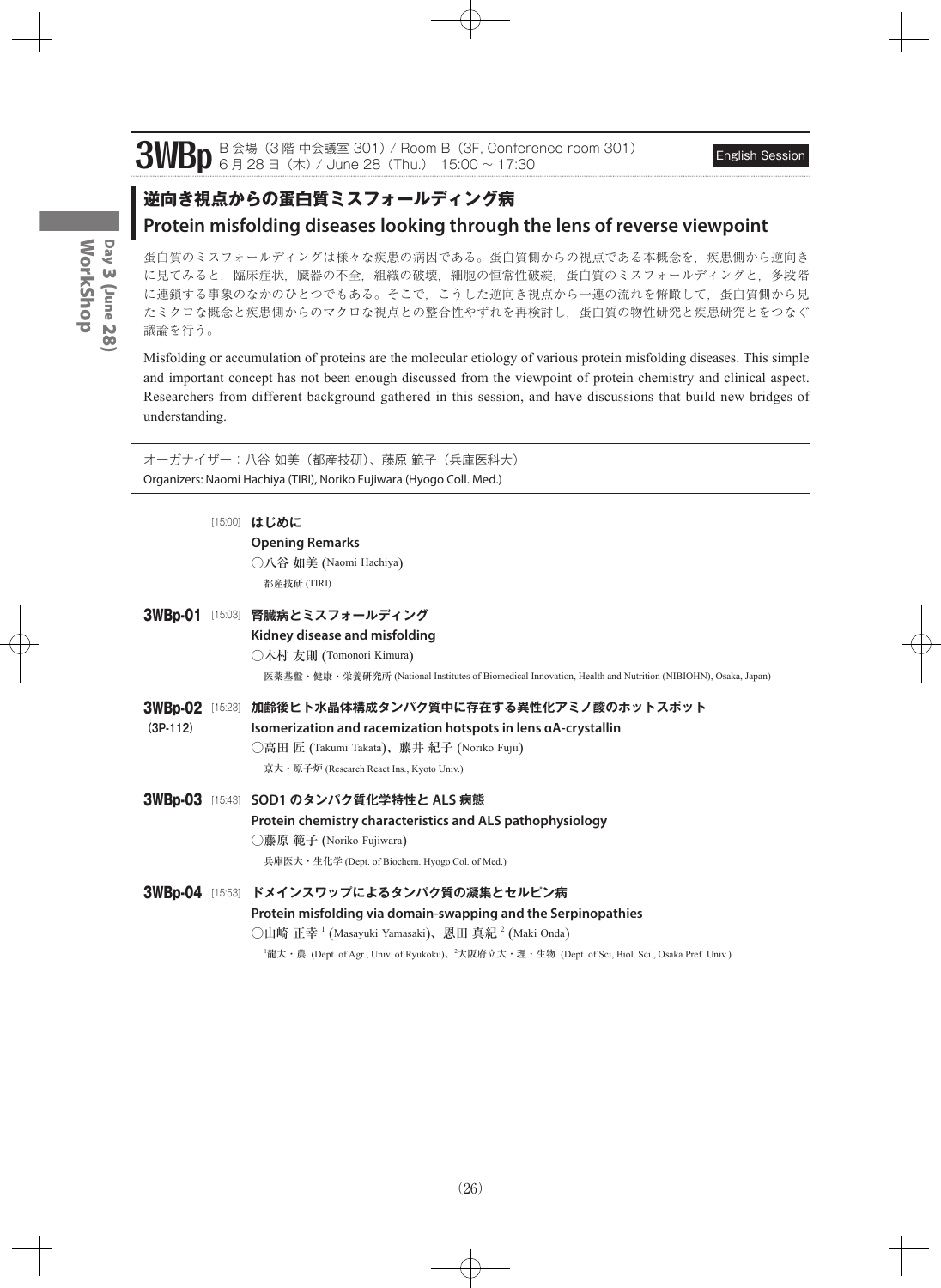#### 3WBp-05 [16:13] **FTLD モデルにおける TDP-43 と DISC1 の共凝集による樹状突起での局所翻訳異常と精神障害の 発現**

#### **TDP-43 and DISC1 Co-Aggregation Disrupts Dendritic Local Translation and Mental Function in FTLD**

○遠藤 良  $^1$  (Ryo Endo)、高嶋 紀子  $^1$  (Noriko Takashima)、猫沖 - 町田 陽子  $^1$  (Yoko Nekooki-Machida)、 小見 悠介<sup>1</sup> (Yusuke Komi)、Kelvin Kai-Wan Hui<sup>1</sup>、高尾 昌樹<sup>2,3</sup> (Masaki Takao)、

赤津 裕康<sup>4,5</sup> (Hiroyasu Akatsu)、村山 繁雄  $^2$  (Shigeo Murayama)、澤 明  $^6$  (Akira Sawa)、

田中 元雅<sup>1</sup> (Motomasa Tanaka)

<sup>1</sup>理研、BSI (BSI, RIKEN)、<sup>2</sup>東京都健康長寿医療センター (TMGH-IG)、

3 埼玉医大・神経内科 (Dept. of Neurology, Saitama Med. Univ.)、

<sup>4</sup>長寿医研・福祉村病院 (Choju Med. Inst., Fukushimura Hospital)、<sup>5</sup>名市大・医 (Nagoya City Univ. Grad. Sch. of Med. Sci.)、 6 Dept. of Psychiatry, Johns Hopkins Univ. Sch. of Med.

|  | 3WBp-06 [16:33] プリオン蛋白質共局在分子への近接標識                                        |
|--|---------------------------------------------------------------------------|
|  | Proximity-depending labeling of molecules colocalizing with prion protein |
|  | ○岩丸 祥史 (Yoshifumi Iwamaru)                                                |

農研機構・動衛研 (NIAH NARO)

#### 3WBp-07 [16:53] **マウス AApoAII アミロイド線維の包括的なプロテオーム分析結果はアミロイドーシスの病理にお けるリポタンパク質の関与を示唆する**

#### **Proteomic Profiles of Mouse AApoAII Amyloid Fibrils Provide Insights into the Involvement of Lipoproteins in the Pathology of Amyloidosis**

○宮原 大貴 <sup>1</sup> (Hiroki Miyahara)、森 政之 <sup>1,2</sup> (Masayuki Mori)、樋口 京一 <sup>1,2</sup> (Keiichi Higuchi)

1 信大・医・加齢生物 (Dept. of Aging Biol., Shinshu Univ. Grad Sch. of Med.)、  $^{2}$ 信大・バイオメディカル研 (Divi. of Inst. Res., Res Cent. for Sup. to Adv. Sci., Shinshu Univ)

3WBp-08 [17:13] **基礎と臨床を繋ぐ蛋白質ミスフォールディング病解析システムの開発**

**Development of protein misfolding disease analysis system linking basic science and clinical practice**

○八谷 如美 (Naomi Hachiya) 東京都立産業技術研究センター (TIRI)

#### [17:23] **おわりに**

#### **Closing Remarks**

○八谷 如美 (Naomi Hachiya) 都産技研 (TIRI)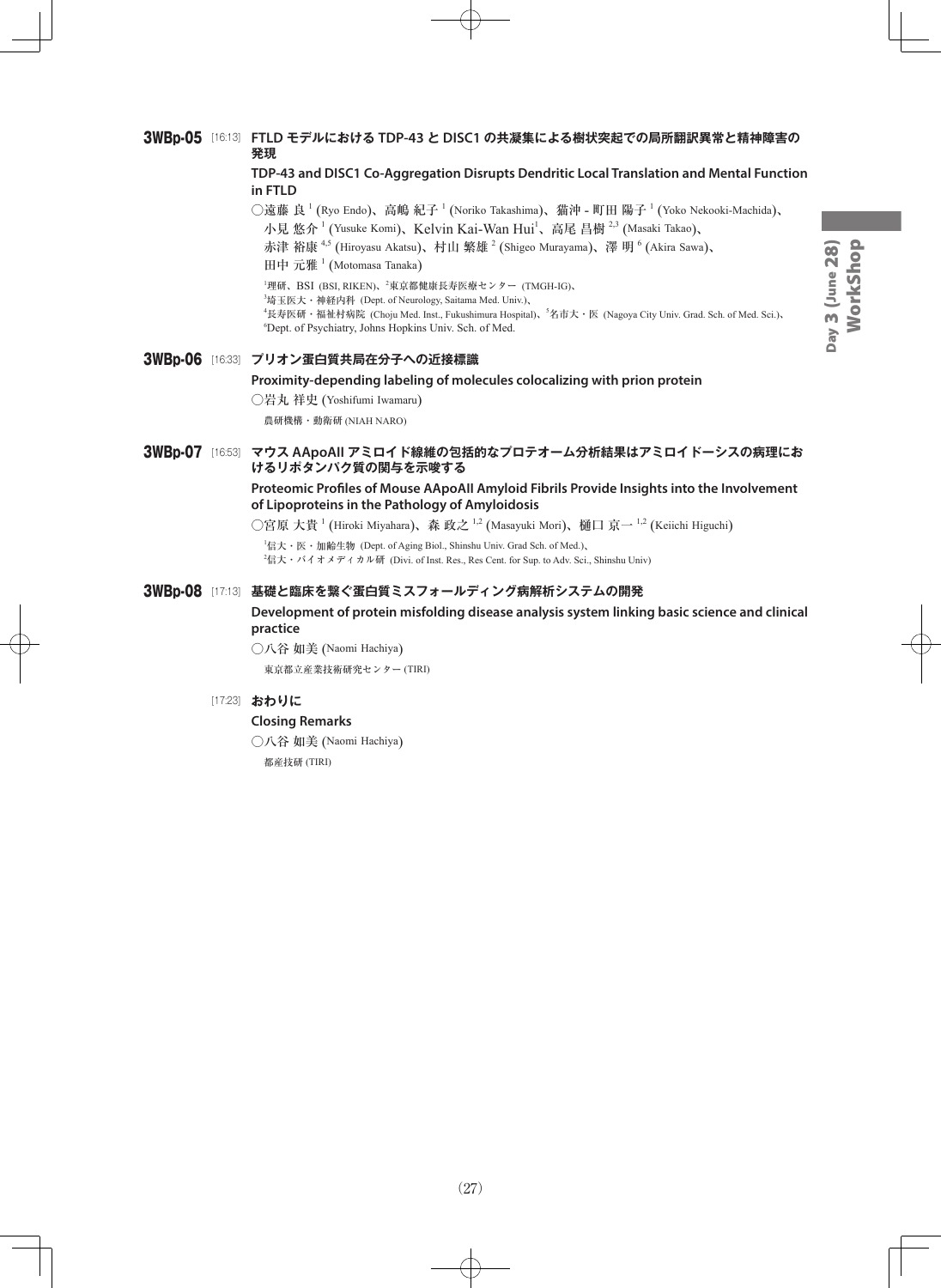3WCp C 会場 (3 階 中会議室 302B) / Room C (3F, Conference room 302B) English Session English Session

## **膜タンパク質の合成生物学 Synthetic biology of Membrane proteins**

合成生物学は、生物をデザインする学問分野である。タンパク質科学においては、タンパク質デザイン、タンパク質工学、 タンパク質の進化分子工学がこれに対応する。本ワークショップでは、従来多くおこなわれてきた可溶性タンパク質 ではなく膜タンパク質を対象とする合成生物学に関する講演を女性を含む若手中心の演者でかつ英語で行う。膜タン パク質の計算機デザイン、人工進化から膜タンパク質を用いた人工的な細胞動態制御に関する話題を提供する。

Synthetic biology involves designing novel biological molecules and systems. In protein science, it includes protein design and engineering, and evolutionary molecular engineering. This workshop focuses on the challenging target, membrane protein. Presenters including young researchers will share their latest research in computational design, artificial evolution, and cell dynamics control.

オーガナイザー:松浦 友亮(大阪大)、新津 藍(理研) Organizers: Tomoaki Matsuura (Osaka Univ.), Ai Niitsu (RIKEN)

|            | [15:00] はじめに<br><b>Opening Remarks</b>                                                                                                                                                                                                                                                                                                                                                                                                                                                                                                                                                                                                                                                                               |
|------------|----------------------------------------------------------------------------------------------------------------------------------------------------------------------------------------------------------------------------------------------------------------------------------------------------------------------------------------------------------------------------------------------------------------------------------------------------------------------------------------------------------------------------------------------------------------------------------------------------------------------------------------------------------------------------------------------------------------------|
|            | 3WCp-01 [15:05] Computational design of GPCR structure, stability and function<br>○ Patrick Barth<br>IBI, SV, Swiss Federal Institute of Technology                                                                                                                                                                                                                                                                                                                                                                                                                                                                                                                                                                  |
|            | $3WCp-02$ [15:35] Engineering and characterization of membrane proteins by liposome display<br>○松浦 友亮 (Tomoaki Matsuura)<br>阪大・工・生命先端・生物工学 (Dept. Biotechnol, Div. Adv Sci and Biotechnol, Grad. Sch of Eng., Osaka Univ.)                                                                                                                                                                                                                                                                                                                                                                                                                                                                                           |
|            | 3WCp-03 [16:00] モデル膜貫通ヘリックスを用いた膜タンパク質構造形成駆動力のリアルタイム計測<br>Real-time measurements of association of model transmembrane helices to study driving<br>forces for membrane protein folding<br>○矢野 義明 (Yoshiaki Yano)<br>京大·薬(Grad. Sch. Pharm. Sci., Kyoto Univ.)                                                                                                                                                                                                                                                                                                                                                                                                                                                         |
|            | $3WCp-04$ [16:25] Computational de novo design of peptide-based transmembrane alpha-helical barrels<br>○新津 藍 <sup>1</sup> (Ai Niitsu)、Andrew R Thomson <sup>2</sup> 、Kozhinjampara R Mahendran <sup>3</sup> 、Hagan Bayley <sup>3</sup> 、<br>杉田 有治 <sup>1</sup> (Yuji Sugita)、Derek N Woolfson <sup>4,5</sup><br><sup>1</sup> 理化学研究所 (RIKEN)、 <sup>2</sup> グラスゴー大学化学科 (School of Chemistry, University of Glasgow)、<br><sup>3</sup> オックスフォード大学化学科 (Department of Chemistry, University of Oxford),<br><sup>4</sup> ブリストル大学化学科 (School of Chemistry, University of Bristol)、<br><sup>5</sup> ブリストル大学生物化学科 (School of Biochemistry, University of Bristol)                                                              |
| $(1P-071)$ | 3WCp-05 [16:50] 電位駆動型モータープレスチン以外の SLC26 イオン輸送体にも電位感受能は存在する<br>Prestin, a membrane-based voltage-driven motor, is not the sole member of the SLC26<br>family that can sense voltage<br>○桑原 誠 <sup>1</sup> (Makoto Kuwabara)、和佐野 浩一郎 <sup>2</sup> (Koichiro Wasano)、高橋 里枝 <sup>2</sup> (Satoe Takahashi)、<br>Justin Bodner <sup>3</sup> 、小森智貴 <sup>1</sup> (Tomotaka Komori)、上村 想太郎 <sup>1</sup> (Sotaro Uemura)、Jing Zheng <sup>2</sup> 、<br>島 知弘 <sup>1</sup> (Tomohiro Shima)、本間 和明 <sup>2</sup> (Kazuaki Homma)<br><sup>1</sup> 東大・院理・生物科学 (Dep. of Biol. Sci., Grad Sch. of Sci., The Univ. of Tokyo)、<br><sup>2</sup> ノースウェスタン大・医 (Feinberg Sch. of Med., Northwestern Univ.)、 <sup>3</sup> デポール大 (DePaul Univ.) |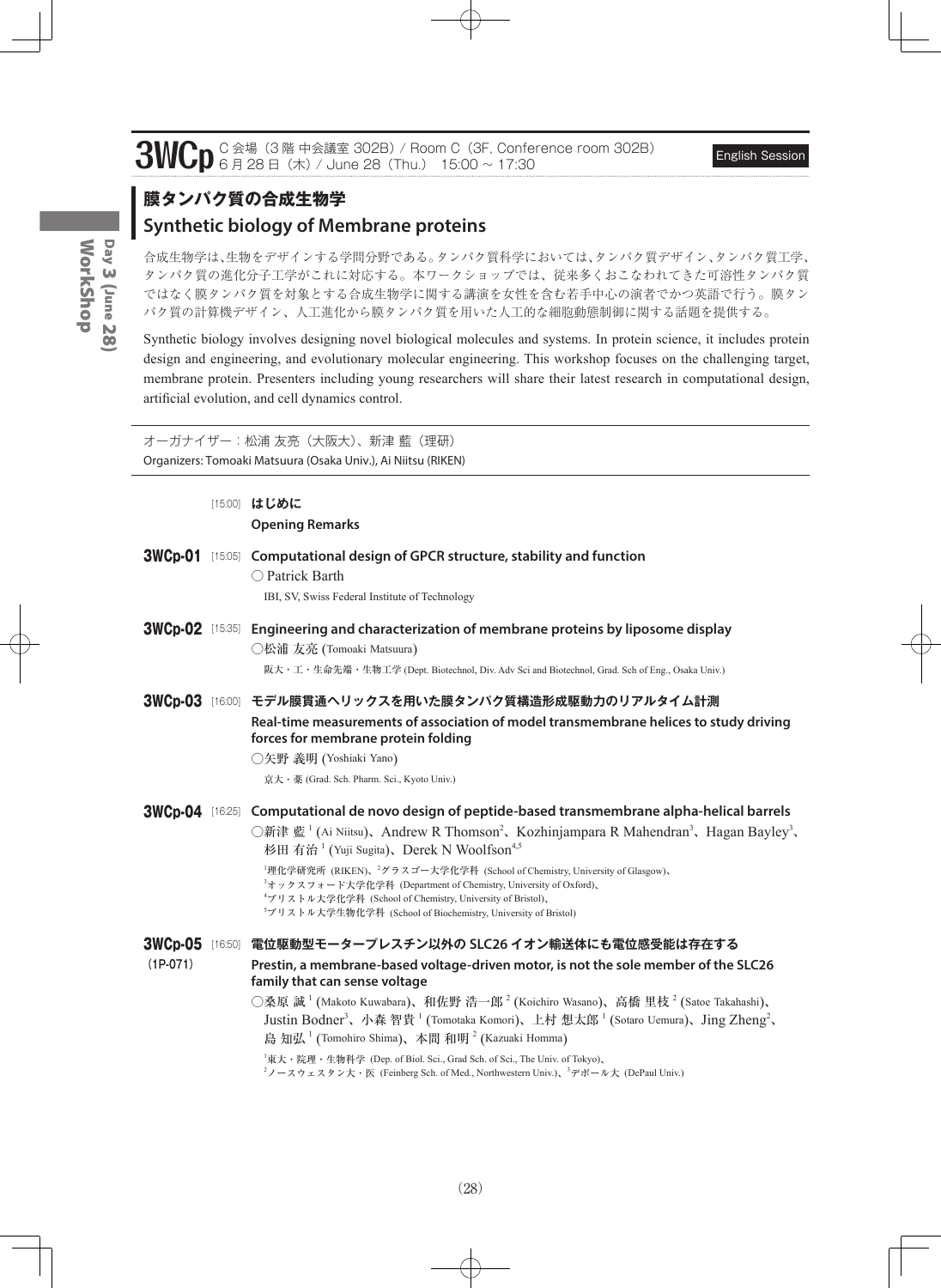#### 3WCp-06 [17:05] **細胞接着を制御する人工細胞間コミュニケーションによる自己組織化多細胞構造の作製 Synthetic morphologies: Programming self-organizing multi-cellular structures using engineered cell-cell signaling cascades**

○戸田 聡<sup>1</sup> (Satoshi Toda)、Lucas Blauch<sup>2</sup>、Sindy Tang<sup>2</sup>、Leonardo Morsut<sup>1,3</sup>、Wendell Lim<sup>1</sup> <sup>1</sup>Dept. of Cell. Mol. Pharma., UCSF, <sup>2</sup>Mech. Eng. Stanford, <sup>3</sup>Dept. of Biomed. Eng., USC

3WDp D 会場 (3 階 中会議室 302A) / Room D (3F, Conference room 302A) English Session English Session

### **生体高分子のインセル測定技術**

### **In-cell measurement techniques of biomacromolecules and beyond**

### 共催:新学術領域「動的構造生命」

タンパク質などの生体高分子の立体構造が動的に変化する様子を、生きた細胞内環境において測定することは未だに 困難な課題である。インセル NMR 法とクライオ電子線トモグラフィー法は、現時点においてこれを実現出来る可能 性が高く見込まれる測定手法である。本ワークショップでは、これらの測定技術の最近の技術進展と応用例を俯瞰す ることで、その将来性について議論する。

It is still a challenging task to measure the 3D structures and dynamics of biomacromolecules, such as proteins, within living cells. Currently, in-cell NMR method and cryo-electron tomography are highly promising to achieve this goal. We will overview recent technical advances and applications of those measurement techniques to discuss their future prospects.

オーガナイザー:神田 大輔(九州大)、西田 紀貴(東京大) Organizers: Daisuke Kohda (Kyushu Univ.), Noritaka Nishida (The Univ. of Tokyo)

|  | 3WDp-01 [15:00] NMR を用いた細胞内蛋白質の立体構造,フォールディング安定性および動的平衡状態の解析<br>In-cell NMR studies on protein 3D structure, folding stability and conformational equilibrium<br>○伊藤 隆 (Yutaka Ito)、池谷 鉄兵 (Teppei Ikeya)<br>首都大·理·化学 (Dept. of Chem., Tokyo Metropolitan Univ.)                                                                                                                                                                                    |
|--|---------------------------------------------------------------------------------------------------------------------------------------------------------------------------------------------------------------------------------------------------------------------------------------------------------------------------------------------------------------------------------------------------------------------------------------------------|
|  | 3WDp-02 [15:25] ヒト培養細胞の健全性が細胞内タンパク質のフォールディング状態に与える影響<br>Impact of cellular healthiness on protein folding state in cultured human cells<br>○猪股 晃介 <sup>1</sup> (Kohsuke Inomata)、鴨志田 → <sup>2</sup> (Hajime Kamoshida)、伊藤 隆 <sup>2</sup> (Yutaka Ito)、<br>木川 隆則 <sup>1,3</sup> (Takanori Kigawa)<br><sup>1</sup> 理研・生命機能 (BDR., RIKEN)、 <sup>2</sup> 首都大・理工 (Dept. of Chem., TMU)、<br><sup>3</sup> 東工大・情報理工 (Sch. of Comp., Tokyo Inst. of Tech.) |
|  | 3WDp-03 [15:50] In-cell NMR 法によるヒト細胞内核酸のダイナミクスおよび構造安定性評価<br>Evaluation of the structural stability and dynamics of nucleic acids inside the living cells by<br>using in-cell NMR spectroscopy<br>○永田 崇 <sup>1,2</sup> (Takashi Nagata)、山置 佑大 <sup>1</sup> (Yudai Yamaoki)、片平 正人 <sup>1,2</sup> (Masato Katahira)<br><sup>1</sup> 京大・エネ研 (Inst. of Adv. Energy, Kyoto Univ.)、 <sup>2</sup> 京大・エネ科 (Grad. Sch. Energy Sci., Kyoto Univ.)            |
|  | 3WDp-04 [16:15] 血清環境下における抗体の相互作用解析<br>Characterization of antibody interactions in serum environment<br>○谷中 冴子 <sup>1,2</sup> (Saeko Yanaka)、與語 理那 <sup>1,2</sup> (Rina Yogo)、矢木 宏和 <sup>2</sup> (Hirokazu Yagi)、<br>加藤 晃一 $1,2$ (Koichi Kato)<br><sup>1</sup> 生命創成探求センター / 分子研 (ExCELLS/Inst. Mol. Sci.)、 <sup>2</sup> 名市大院・薬 (Grad. Sch. Pharm. Sci. Nagoya City Univ.)                                                                         |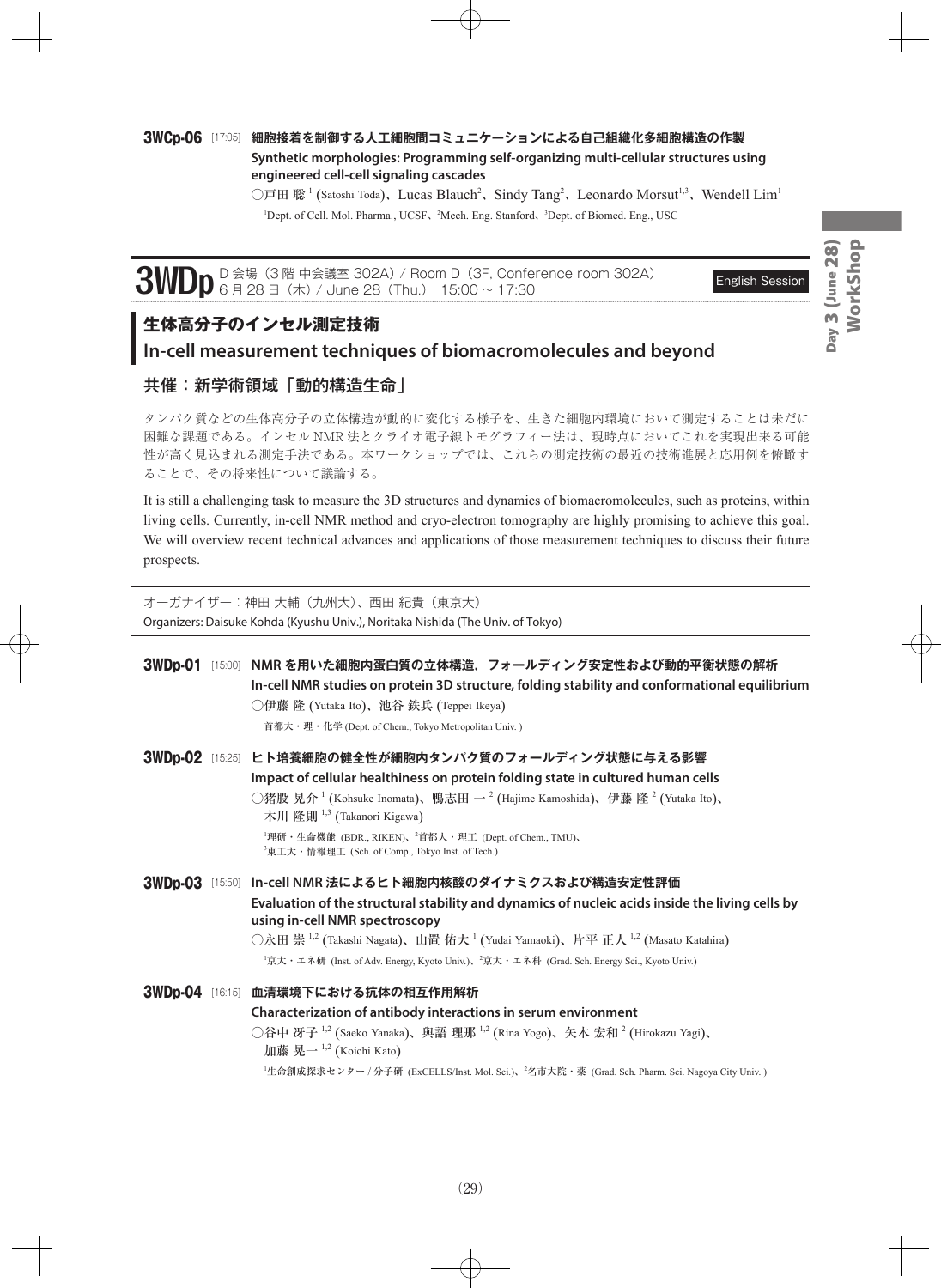#### 3WDp-05 [16:40] **クライオ電子線トモグラフィー法による IgG と IgM の構造解析**

**(3P-003) Visualizing IgG and IgM molecules using Cryo Electron Tomography**  $\bigcirc$ 三瀬 武史  $^1$  (Takeshi Mise)、前川 あゆ美  $^1$  (Ayumi Maegawa)、アンダレス ルビー  $^1$  (Ruby Andales)、 福永 響  $^{1,2}$  (Hibiki Fukunaga)、スコグランド ウルフ  $^{2}$  (Ulf Skoglund)、亀井 朗  $^{1}$  (Akira Kamei) <sup>-</sup>沖縄プロテイントモグラフィー(株)(Okinawa Protein Tomography Ltd.)、<sup>2</sup>沖縄科学技術大学院大 (OIST)

3WDp-06 [17:05] **クライオ電子線トモグラフィー法による細胞構造の解明**

**Cell architecture elucidated by cryo-electron tomography**

○安永 卓生 (Takuo Yasunaga)、肥後 智也 (Tomoya Higo)、荒牧 慎二 (Shinji Aramaki)、 高崎 寛子 (Hiroko Takazaki)

九工大・情報工・生命 (Dept. of Biosci. Bioinfo., School of Comp. Sci. Sys. Eng., Kyushu Inst. Tech.)

# **3WEp** E 会場 (2 階 中会議室 201) / Room E (2F, Conference room 201) Japanese Session 6 月 28 日(木) / June 28 (Thu.) 15:00 ~ 17:30

## **金属イオンとタンパク質:その密接な関係が破綻するとき Metals and Proteins: When their intimate relationship comes to an end**

生体内に存在するタンパク質の約3割は、何らかの金属イオンを結合することで機能を発揮している。つまり、金属 イオンとタンパク質の間に働く絶妙な連携こそが様々な生命現象を可能にしており、その破綻は疾患の発症を意味す る。本 WS では、鉄・亜鉛・銅という主要な「生命金属」の動態異常とともに、水銀・カドミウムといった「有害金属」 がもたらす病態の形成機序を見比べることで、金属タンパク質が生命維持に果たす役割を議論する。

About 30% of total proteins perform physiological functions only after correctly acquiring metal ions. In order to understand essential roles of protein-metal interactions in life, we will compare in vivo dynamics between the "biometals" enabling metalloproteins to be functional and the "harmful metals" expressing toxicity to us.

オーガナイザー:古川 良明(慶應義塾大)、神戸 大朋(京都大) Organizers: Yoshiaki Furukawa (Keio Univ.), Taiho Kambe (Kyoto Univ.)

3WEp-01 [15:00] **亜鉛欠乏症の発症に関わる亜鉛トランスポーター Zinc transporters involved in inherited zinc deficiency** ○神戸 大朋 (Taiho Kambe) 京大院・生命科学・統合生命 (Grad. Sch. Biostudies, Kyoto Univ.) 3WEp-02 [15:25] **ヒトの鉄吸収に関わる膜貫通型鉄還元酵素の立体構造に基づく生きた細胞での機能解析 (3P-071) Structure-guided functional analysis of membrane-integrated ferric reductase for human iron absorption using living cells** Menega Ganasen<sup>1</sup>、藤代 瞳<sup>2</sup> (Hitomi Fujishiro)、Xiaojing Yuan<sup>3</sup>、Iqbal Hamza<sup>3</sup>、 杉本 宏  $^{1,4}$  (Hiroshi Sugimoto)、姫野 誠一郎  $^2$  (Seiichiro Himeno)、城 宜嗣  $^1$  (Yoshitsugu Shiro)、 ○澤井 仁美 <sup>1</sup>,<sup>4</sup> (Hitomi Sawai) <sup>1</sup>兵庫県大・院・生命理 (Grad. Sch. of Life Sci., Univ. of Hyogo)、<sup>2</sup>徳島文理大・薬 (Dept. of Pharm. Sci., Tokushima Bunri Univ.)、 <sup>3</sup>メリーランド大・動物鳥類 (Dept. of Animal and Avian Sci., Univ. of Maryland)、<sup>4</sup>理研・播磨 (RIKEN SPring-8) 3WEp-03 [15:50] **鉄シャペロン分子の同定 Identification of iron chaperone molecule** ○岸 文雄 (Fumio Kishi)

山口県健康福祉部 (Yamaguchi Prefectural Government)

3WEp-04 [16:15] **筋萎縮性側索硬化症における銅・亜鉛結合タンパク質 SOD1 のミスフォールディングメカニズム A pathological misfolding of Cu/Zn-superoxide dismutase in amyotrophic lateral sclerosis** ○古川 良明 (Yoshiaki Furukawa)

慶應・理工・化学 (Dept. of Chem., Keio Univ.)